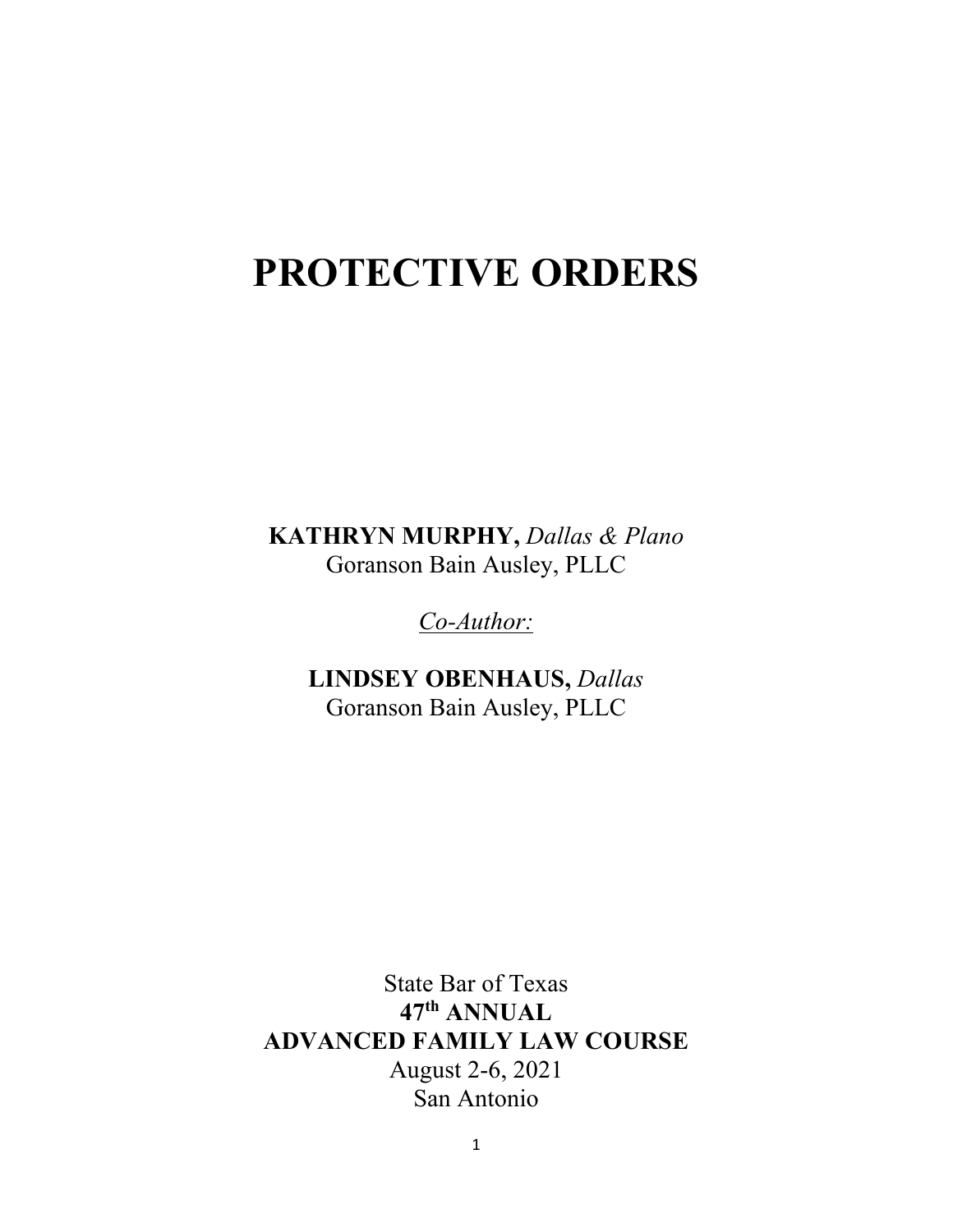## **KATHRYN J. MURPHY**

GORANSON BAIN AUSLEY, PLLC Dallas, Plano and Austin, Texas (214) 473.9696 Email: [kmurphy@gbafamilylaw.com](mailto:Kathryn@koonsfuller.com) Website: [www.gbafamilylaw.com](http://www.gbafamilylaw.com/)

# **EDUCATION:**

| J.D. 1989 | Southern Methodist University, Dallas, Texas            |
|-----------|---------------------------------------------------------|
| B.A. 1986 | University of Texas at Tyler, Tyler, Texas, with Honors |

## **PROFESSIONAL ACTIVITIES AND AFFILIATIONS:**

Partner - Goranson Bain Ausley, PLLC

Board Certified Family Law by the Texas Board of Legal Specialization (since 1995)

| Fellow          |                          | American Academy of Matrimonial Lawyers (2004 - Present)                     |
|-----------------|--------------------------|------------------------------------------------------------------------------|
| Board of        |                          |                                                                              |
| Governors       |                          | American Academy of Matrimonial Lawyers (2015-2017)                          |
| Fellow          |                          | International Academy of Family Lawyers                                      |
| Fellow          |                          | Texas Chapter of the Academy of Matrimonial Lawyers                          |
|                 |                          | (Executive Committee (2006 - 2010; Past President)                           |
| Member          |                          | Texas Academy of Family Law Specialists (1995 - Present)                     |
| Member/Chair-   |                          | Family Law Council, State Bar of Texas (2005 - Present)(Executive            |
|                 |                          | Committee, Chair 2016-2017)                                                  |
| Diplomate       |                          | American College of Trial Lawyers - Fellowship is extended by                |
|                 |                          | invitation only to those experienced trial lawyers who have mastered the art |
|                 |                          | of advocacy and whose professional careers have been marked by the           |
|                 |                          | highest standards of ethical conduct, professionalism, civility, and         |
|                 |                          | collegiality.                                                                |
| Member          |                          | State Bar of Texas Board of Directors (3-year elected term beginning 2019)   |
| Member          |                          | Collaborative Divorce Texas                                                  |
| Member          |                          | State Bar of Texas (Family Law Section)                                      |
| Member          | $\overline{\phantom{0}}$ | American Bar Association (Family Law Section)                                |
| Member          | -                        | College of the State Bar of Texas                                            |
| Member          | $\overline{\phantom{0}}$ | Dallas Bar Association (Family Law Section)                                  |
| Member          |                          | Collin County Bar Association (Family Law Section)                           |
| Member          | -                        | Denton County Bar Association                                                |
| Member          |                          | Plano Bar Association                                                        |
| Co-Chair        | $\overline{a}$           | DAYL People's Law School (1995 & 1996)                                       |
| Instructor      |                          | Southeastern Paralegal Institute (1993-1996)                                 |
| Member          | $\overline{\phantom{0}}$ | Fee Dispute Committee - Dallas Bar Association (1998 - 2000)                 |
| Fellow          |                          | Collin County Bench Bar Foundation                                           |
| Lifetime Fellow |                          | Texas Family Law Foundation (State Bar of Texas)                             |
| Fellow          |                          | Texas Bar Foundation – Nominating Committee Member                           |
| Chair           |                          | Program Committee, Collin County Bench Bar Conference, 2000                  |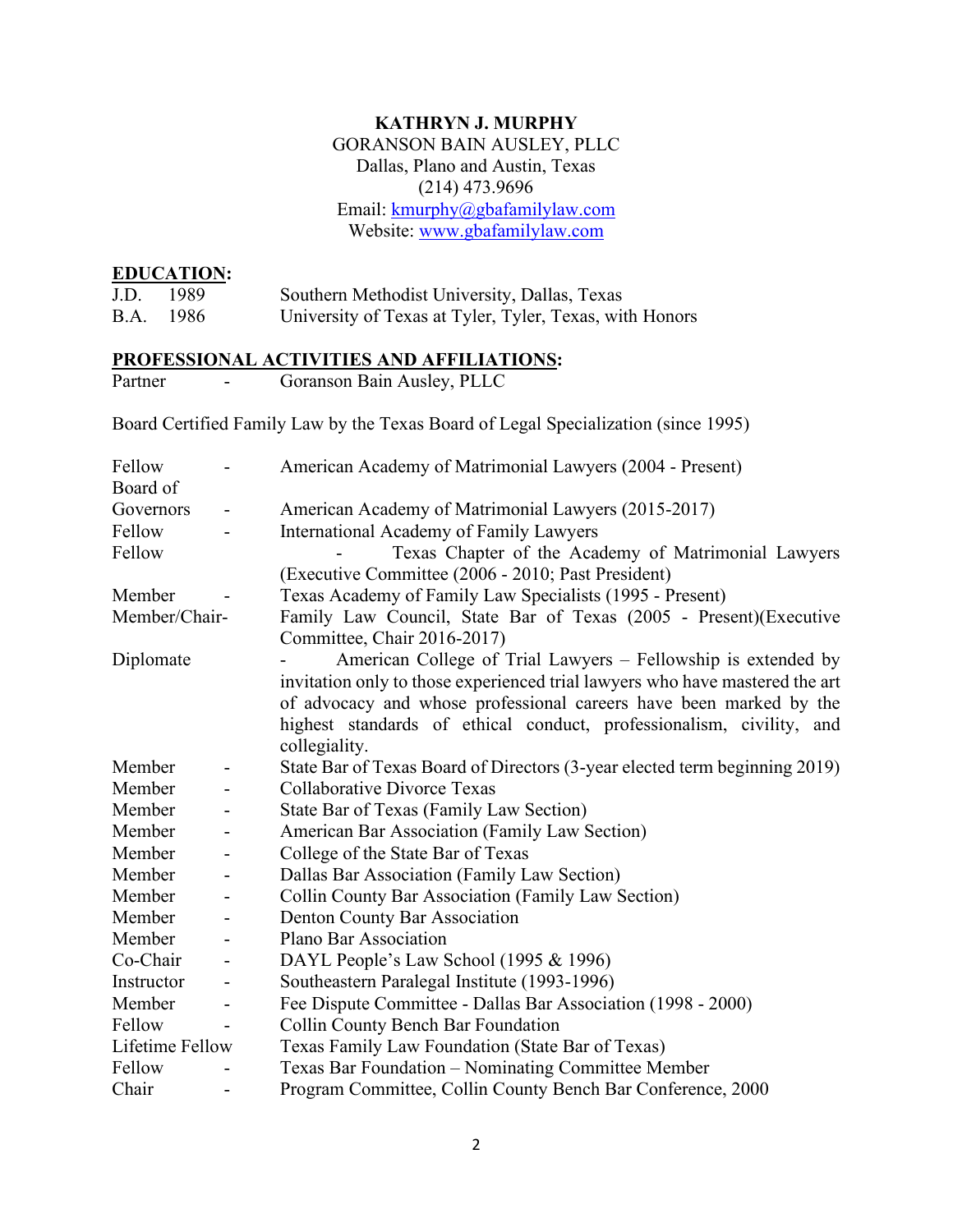| <b>Board Member-</b> |        | Past Board Member of the Advisory Board in CASA of Collin County           |
|----------------------|--------|----------------------------------------------------------------------------|
| Member/Chair-        |        | Grievance Committee, District 1A $(2002 - 2007)$ ; $(Chair - 2006 - 2007)$ |
| Certificate          | $\sim$ | Advanced Mediation - Family Law (1995)                                     |
| Member               | $\sim$ | Annette Stewart Inn of Court (Board Member 2005-2012)                      |

## **AWARDS AND HONORS:**

Named the "Best Lawyers in America" 2015, 2017 and 2019 Family Law "Lawyer of the Year" in Dallas – only a single lawyer in each practice area within a community is honored with this distinction.

Recipient of the Dan Price Award from the State Bar of Texas in 2018 – this award is presented to a lawyer who has had a significant impact on the Family Law Section for the past year – teaching, writing, and advancing the practice of family law.

Recipient of the Annette Stewart Inn of Court, Serjeant of the Inn Award in 2013 (awarded to an attorney who has significantly contributed to the profession and the community through his or her career).

Recipient of the University of Texas at Tyler, Alumni Association Distinguished Alumni Award (2016)**.**

Best Family Law CLE Article, State Bar of Texas, 2004.

Named "Best Lawyers in Dallas" Family Law by D Magazine (2001, 2005, 2006, 2007, 2008, 2009, 2010, 2017, 2018, 2019, 2020).

Named "Best Female Lawyers in Dallas" by D Magazine (2010).

Named "Best Personal Lawyers in Dallas" by D Magazine (2009).

Named "The Best Lawyers in America" – Woodward and White Press (2003 - 2020).

Named "Top 50 Women Texas Super Lawyers" by Texas Monthly (2003 - 2020).

Named "Top 100 Texas Super Lawyers" by Texas Monthly (2004 - 2009; 2011; 2013-2019).

Named "Top 100 Dallas/Fort Worth Super Lawyers" by Texas Monthly (2003-2009; 2011-2020).

Named "Texas Super Lawyer" in Family Law by Texas Monthly (2003 - 2020).

Diplomate of the American College of Trial Lawyers since 2020 – The organization consists of 100 of the top family law attorneys in the United States. Fellowship is extended by invitation only to those experienced trial lawyers who have mastered the art of advocacy and whose professional careers have been marked by the highest standards of ethical conduct, professionalism, civility, and collegiality.

# **PUBLICATIONS:**

Co-Author, *Thomson Reuters Publishing Company, TEXAS FAMILY LAW PRACTICE GUIDE* (published March 2000, supplemented each year to the present) – This 3-volume set is written for lawyers and judges, and contains the substantive law regarding family law matters,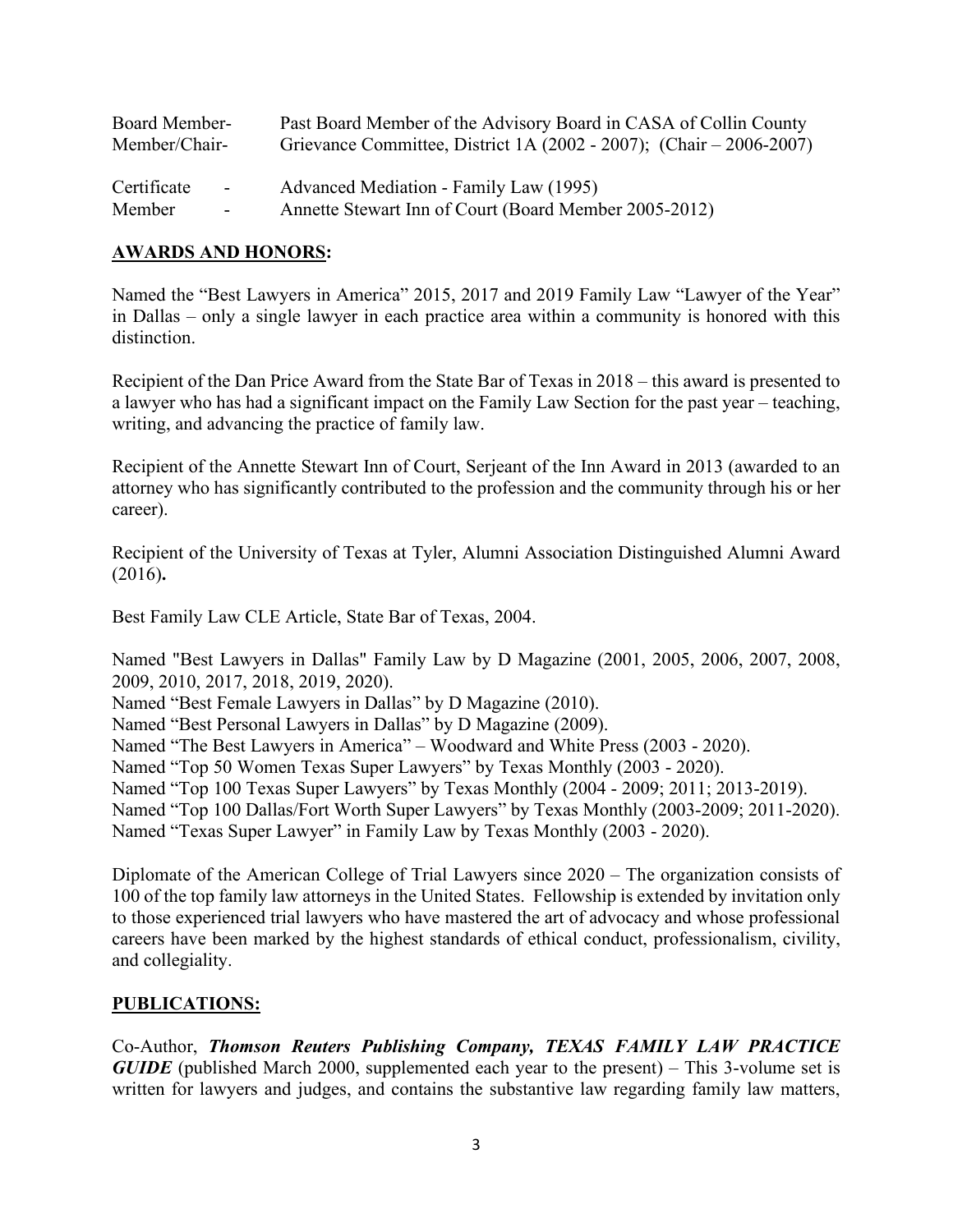including marital property (characterization, tracing, valuation), children and divorce. The treatise is updated each year to contain the current law on each topic.

Primary Author, *PROTECTING YOUR ASSETS FROM A TEXAS DIVORCE,* Professional Solutions Group (2005).

Co-Author, *Protecting Children from Incompetent Forensic Evaluations and Expert Testimony,* Journal of the American Academy of Matrimonial Lawyers (2006).

Author, *Family Law at Your Fingertips – Property*, Family Law Section, State Bar of Texas, 2015, 2016, 2019.

Author, *Family Law at Your Fingertips – Children*, Family Law Section, State Bar of Texas, 2018, 2019.

Author, *Family Law at Your Fingertips – Evidence*, Family Law Section, State Bar of Texas, 2019.

Author, *Evidentiary Issues in Family Law Cases,* Dallas Bar Headnotes, 2020.

Author, *Fraud on the Community and the Reconstituted Estate*, Family Law Section of the State Bar of Texas Winter Section Report, 2020.

# **PUBLICATIONS AND PRESENTATIONS:**

*JUDGES PANEL MODERATOR and COURSE DIRECTOR, Innovations in Child Custody* Litigation 2021, State Bar of Texas (May 2021)

*MAINTAINING SEPARATE PROPERTY WITHOUT A MARITAL PROPERTY AGREEMENT,* Estate Planning Council of North Texas (March 2021)

*CHARACTERIZING & VALUING ASSETS TO CREATE AN INVENTORY AND APPRAISEMENT THAT WORKS FOR YOUR CLIENT,* Advanced Family Law Course, State Bar of Texas (August 2020)

*DIRECT AND CROSS EXAMINATION OF A TRACING EXPERT*, Advanced Family Law Course, State Bar of Texas (August 2019)

*REIMBURSEMENT, FRAUD, WASTE AND THE RECONSTITUTED ESTATE,* Marriage Dissolution Institute, State Bar of Texas (April 2019)

*COLLABORATIVE LAW***,** State Bar of Texas (March 2019)

*TRIAL OF A CUSTODY CASE,* Innovations – Breaking Boundaries in Child Custody Litigation, State Bar of Texas (January 2019)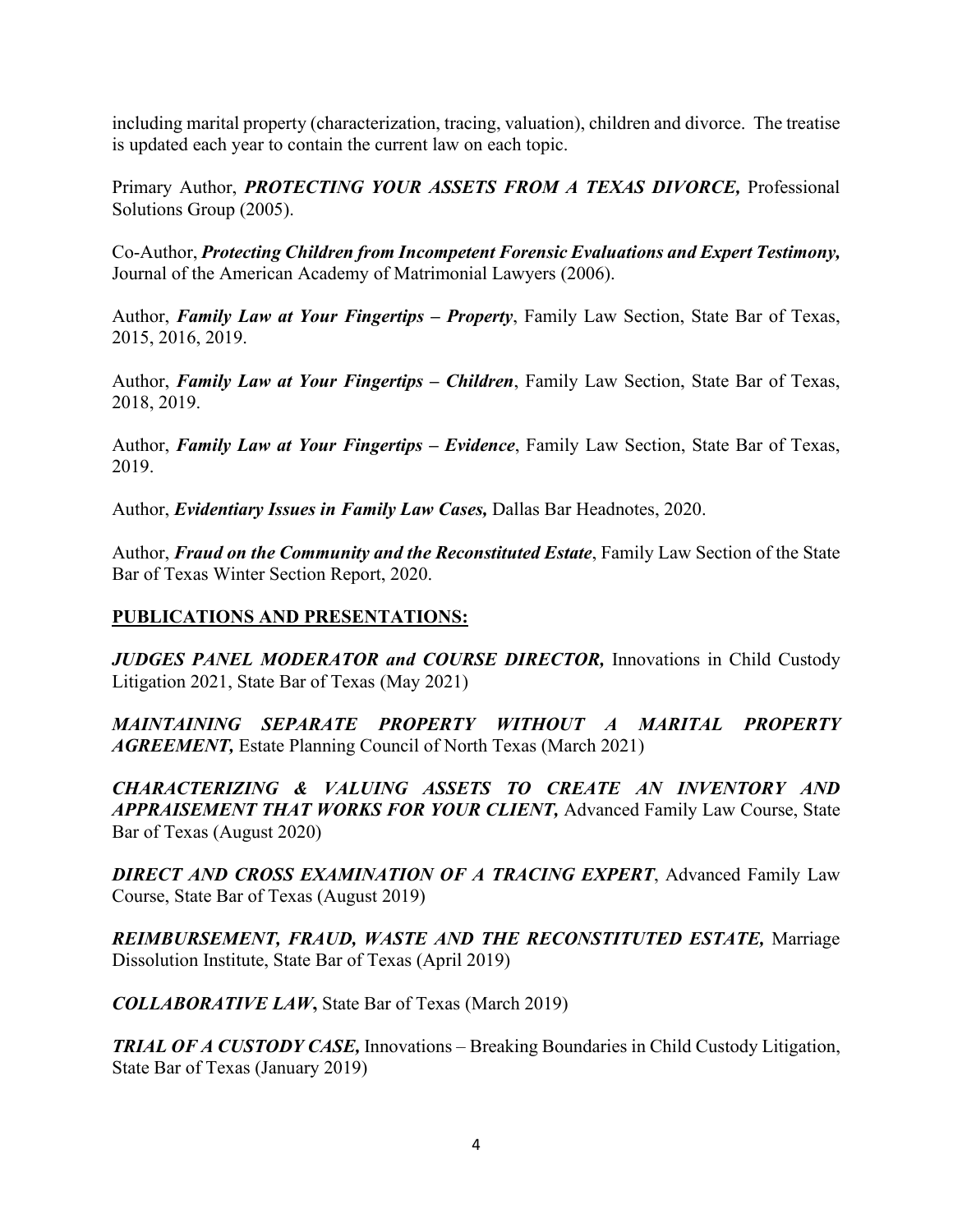*DRAFTING: ARE YOUR PLEADINGS AND DISCOVERY READY FOR TRIAL***,** State Bar of Texas (December 2018)

*PROFESSIONALISM AND CIVILITY*, American Academy of Matrimonial Lawyers (November 2018)

*MARITAL AGREEMENTS*, New Frontiers in Marital Property Law, State Bar of Texas (October 2018)

*PREMARITAL AND POSTMARITAL AGREEMENTS,* Advanced Family Law Course, State Bar of Texas (August 2018)

*TRIAL PRESENTATION OF A CUSTODY CASE,* Annual TAFLS Trial Institute, Texas Academy of Family Law Specialists (February 2018)

*MARITAL PROPERTY AGREEMENTS,* Advanced Family Law Course, State Bar of Texas (August 2017)

*PROPERTY CASE LAW UPDATE*, Marriage Dissolution Institute, State Bar of Texas (April 2017)

*CHARACTERIZATION OF PROPERTY*, Advanced Family Law Course, State Bar of Texas (August 2016)

*PROFESSIONALISM – THE KEY TO A SATISFYING CAREER*, Marriage Dissolution 101, State Bar of Texas (April 2016)

*NEGOTIATION TECHNIQUES AND STRATEGIES*, Advanced Family Law Course, State Bar of Texas (August 2015)

*JUDGES PANEL*, Innovations – Breaking Boundaries in Child Custody Litigation, State Bar of Texas (June 2015)

*PROTECTIVE ORDERS AND FAMILY VIOLENCE*, Southern Methodist University School of Law (October 2014)

*NEGOTIATION TECHNIQUES AND STRATEGIES*, 40<sup>th</sup> Annual Advanced Family Law Course, State Bar of Texas (August 2014)

*EXPERTS, EXAMINATIONS AND ETHICS – A GUIDE TO MENTAL HEALTH EXPERTS – DIRECT AND CROSS, ATTACKING AND DEFENDING RECOMMENDATIONS, DAUBERT CHALLENGES AND PRACTICAL APPROACHES,* Innovations – Breaking Boundaries in Child Custody Litigation, The University of Texas School of Law (June 2014)

*USING A COMPUTER FORENSIC EXPERT*, Family Law Technology Course, State Bar of Texas (December 2012)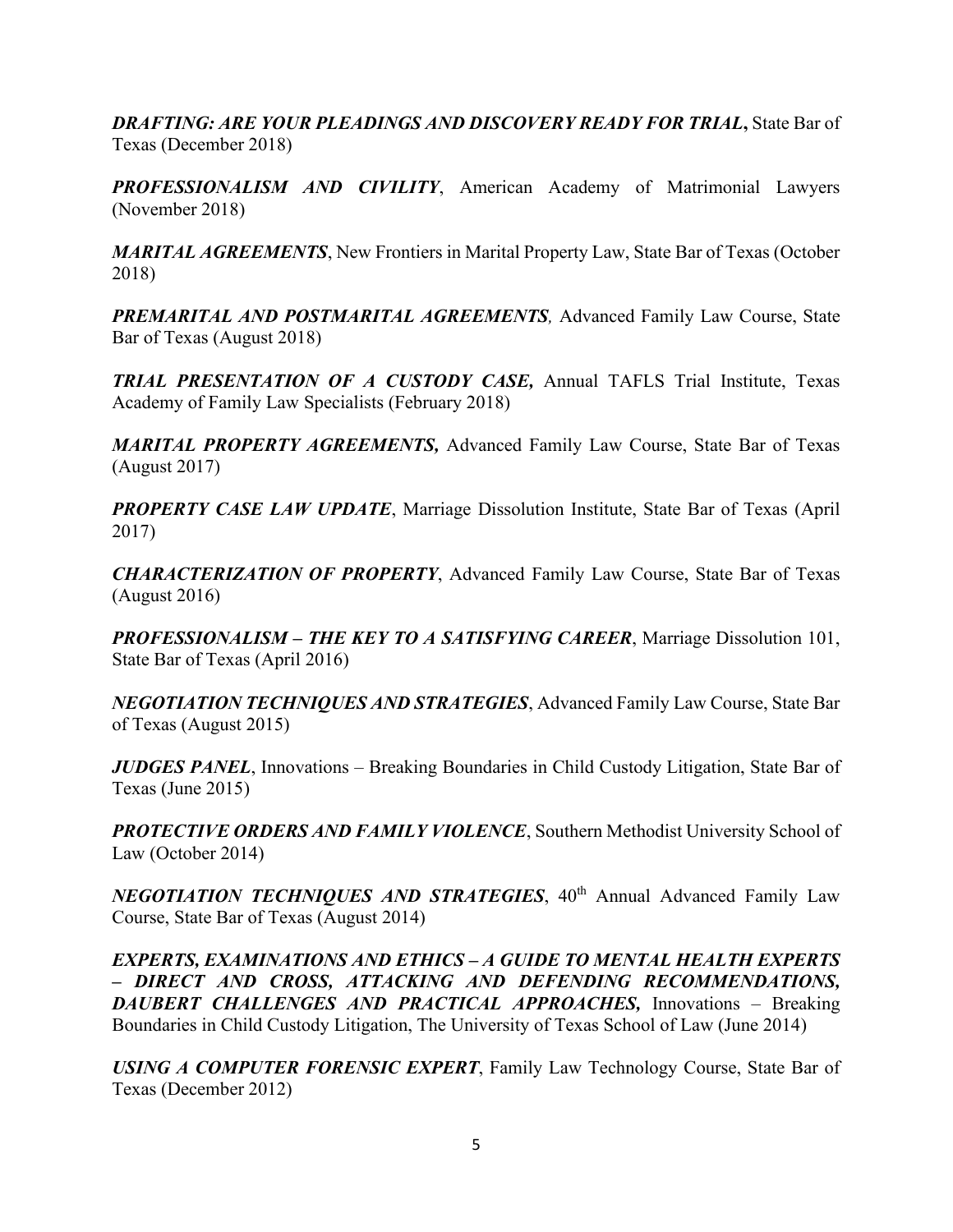**PROPERTY UPDATE, Advanced Family Law Course, State Bar of Texas (August 2012)** 

*TURBO CHARGE YOUR COLLABORATIVE PRACTICE*, Advanced Family Law Course, State Bar of Texas (August 2012)

*ATTORNEY'S FEES AGREEMENTS*, Advanced Family Law Course, State Bar of Texas (August 2011)

*CHARACTERIZATION OF PROPERTY*, Family Law on the Front Lines, The University of Texas School of Law (June 2011)

*ELECTRONIC EVIDENCE WORKSHOP*, Advanced Family Law Course, State Bar of Texas (August 2009)

*THE ELECTRONIC EVIDENCE BIBLE*, University of Texas School of Law (June 2009)

*CHARACTERIZATION***,** Marriage Dissolution Institute, State Bar of Texas (April 2009)

*PREMARITAL AGREEMENTS*, Collin County Bar Association (February 2009)

*ELECTRONIC EVIDENCE – CIVIL AND ETHICAL IMPLICATIONS*, University of Texas School of Law, Parent-Child Relationships; Critical Thinking for Critical Issues (January 2009)

*PREMARITAL AGREEMENTS*, Collin County Bar Association, Estate Planning Section (September 2008)

*RELOCATION*, Advanced Family Law Course, State Bar of Texas (August 2006)

*TEMPORARY SUPPORT, MAINTENANCE AND ALIMONY*, Marriage Dissolution Institute, State Bar of Texas (April 2006)

*CHILD SUPPORT UPDATE: WITHIN AND OUTSIDE THE GUIDELINES*, Marriage Dissolution Institute (April 2006)

*RELOCATION*, American Bar Association, Section of Family Law, Spring CLE Conference, Washington D.C. (May 2006)

*COLLABORATIVE LAW*, "A Panel of Texas Authors on Texas Collaborative Law" (April 2006)

*MARITAL PROPERTY 101*, State Bar College "Spring Training" 2006, State Bar College (March 2006)

*HIGH TECH EVIDENCE,* Collin County Bar Association, Family Law Section (December 2006)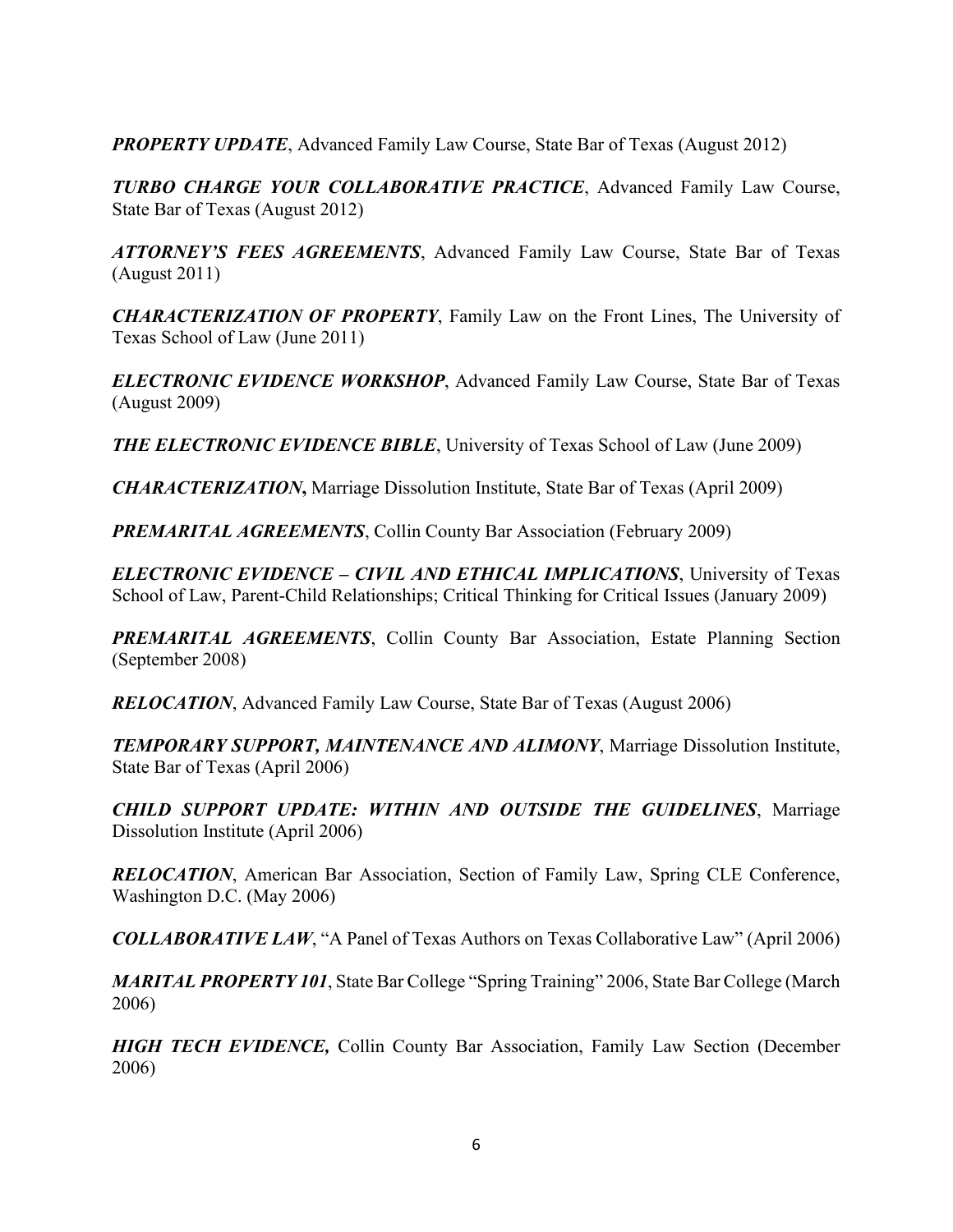*HIGH TECH EVIDENCE, WEBSITES, HARDDRIVES, E-MAILS, ETC.*, Advanced Family Law Drafting Course (December 2006)

*CHILD SUPPORT*, 31<sup>st</sup> Annual Advanced Family Law Course, State Bar of Texas (August 2005)

*PSYCHOLOGICAL TESTING*, American Academy of Matrimonial Lawyers (March 2005)

*RELOCATION*, Dallas Volunteer Attorney Program and Family Law Section, "Nuts and Bolts" Family Law Training (February 2005)

*OPENING STATEMENTS AND CLOSING ARGUMENTS*, Ultimate Trial Notebook – Family Law, State Bar of Texas (December 2004)

*HIGH TECH EVIDENCE, WEBSITES, HARDDRIVES, E-MAILS, ETC.*, Williamson County (October 2004)

*RELOCATION DEBATE*, 30<sup>th</sup> Annual Advanced Family Law Course, State Bar of Texas (August 2004)

*COLLABORATIVE LAW PANEL*, Collaborative Law Spring Retreat (March 2004)

*HIGH TECH EVIDENCE, WEBSITES, HARDDRIVES, E-MAILS, ETC.*, 29<sup>th</sup> Annual Advanced Family Law Course, State Bar of Texas (August 2003)

*FAMILY LAW EVIDENCE*, Collin County Bench Bar Conference (May 2003)

*FAMILY LAW EVIDENTIARY ISSUES*, 16<sup>th</sup> Annual Advanced Evidence & Discovery Course, State Bar of Texas (March 2003)

PARENTAGE: ESTABLISHING, ATTACKING & UNDOING, Texas Academy of Family Law Specialists (January 2003)

*PARENTAGE: CURRENT ISSUES*, University of Houston Law Center (October 2002)

*OBJECTIONS AT TRIAL*, American Bar Association, Section of Family Law, Fall CLE Conference, Orlando, FL (November 2002)

*DIVISION OF PROPERTY AND DIVIDING SPECIFIC ASSETS*, University of Houston Law Foundation (June 2002)

*FAMILY LAW FOR THE NON-SPECIALIST*, J. Reuben Clark Law Society (April 2002)

*DIVISION OF PROPERTY ON DIVORCE*, University of Houston Law Foundation (September 2001 and September 2002)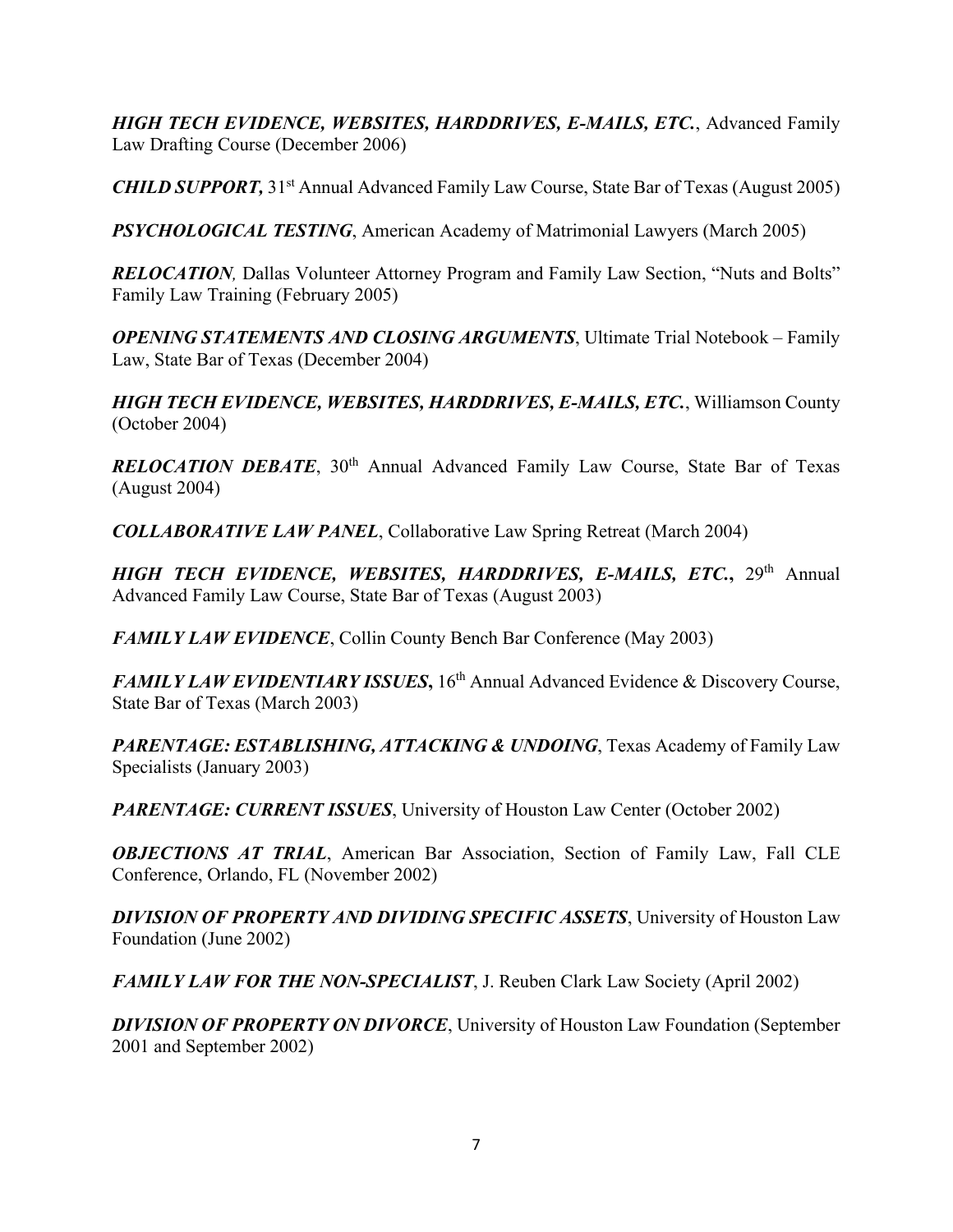*FAMILY LAW UPDATE*, Ten Hot Topics in Family Law, Collin County Bench/Bar Conference (June 2000)

*FAMILY LAW UPDATE*, J. Reuben Clark Law Society (June 2000)

*DIVISION OF PROPERTY ON DIVORCE*, University of Houston Law Foundation (April 2000)

*FAMILY LAW DISCUSSION*, J. Reuben Clark Law Society (October 1999)

*BUSINESS VALUATIONS IN DIVORCE AND CROSS-EXAMINATION OF A VALUATION EXPERT*, American Bar Association, Family Law Section, San Diego (October 1999)

*OPENING STATEMENT - JURY OR NONJURY*, 25<sup>th</sup> Annual Advanced Family Law Course, State Bar of Texas (August 1999)

*UPDATE ON FAMILY LAW*, Dallas Women's Lawyers Association (December 1998)

*FAMILY LAW FOR THE NON-SPECIALIST*, Dallas Bar Association (December 1998)

*OBTAINING RECORDS FROM NON-PARTIES*, 24th Annual Advanced Family Law Course, State Bar of Texas (August 1998)

*DISCOVERY UPDATE,* Dallas Bar Association Friday Clinic (December 1996 and July 1998)

*OPENING AND CLOSING THE FILE*, Family Law Conference for the General Practitioner and Legal Assistant, South Texas College of Law (February 1998 and February 1999)

*DISCOVERY UPDATE*, 23rd Annual Advanced Family Law Course, State Bar of Texas (August 1997)

*DISCOVERY UPDATE*, 22nd Annual Advanced Family Law Course, State Bar of Texas (August 1996)

*BUSINESS VALUATION IN DIVORCE,* Dallas Chapter Texas Society of Certified Public Accountants Fifth Annual Divorce Conference (September 1996, September 1998)

*DISCOVERY*, Dallas Bar Association Family Law Training Seminar (October 1996)

*ATTORNEY'S FEES,* Family Law Practice Institute, University of Houston (September 1996)

# **CONTINUING LEGAL EDUCATION LEADERSHIP**

*COURSE DIRECTOR,* Innovations in Child Custody Litigation 2021, State Bar of Texas (May 2021)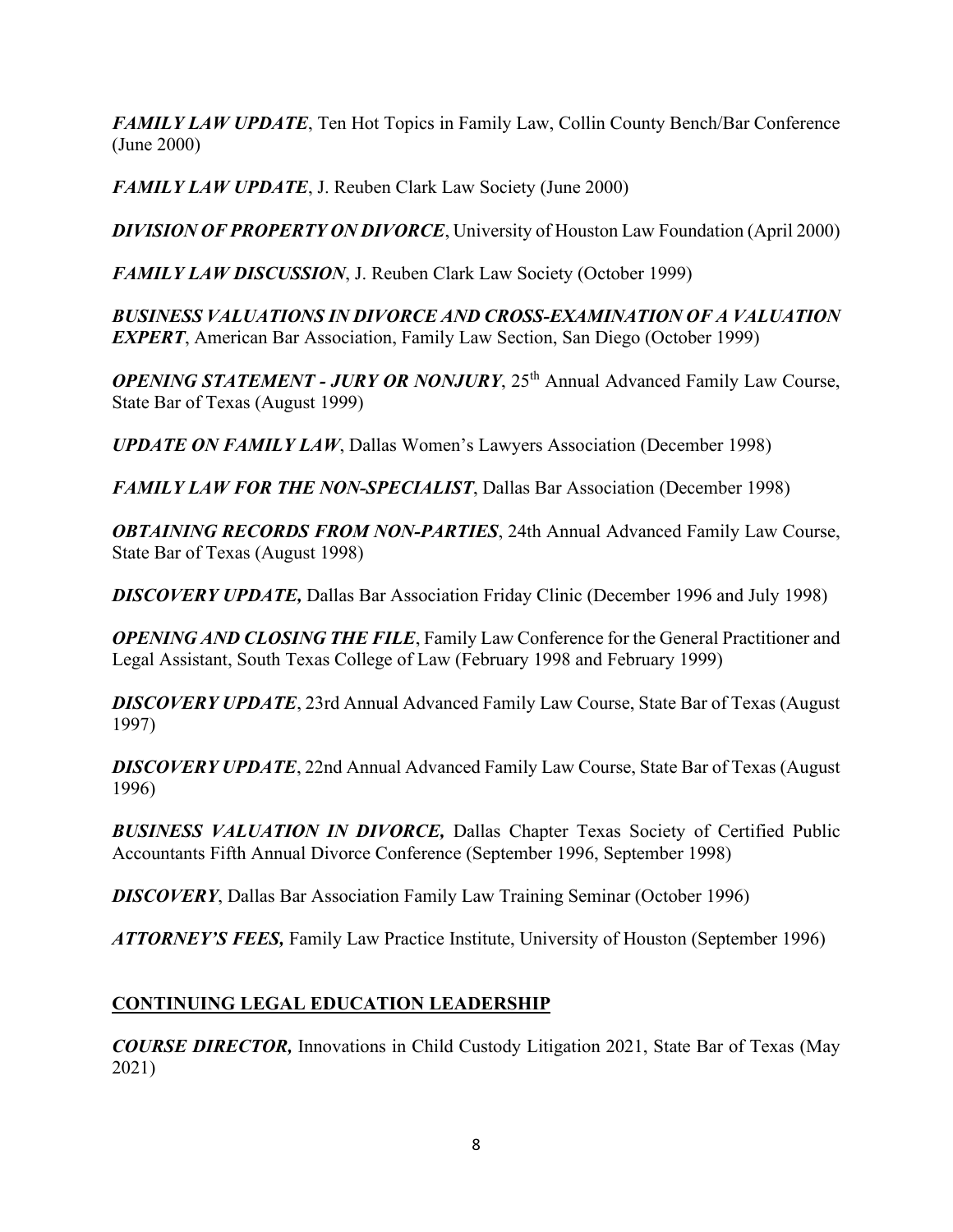*CO-COURSE DIRECTOR*, 39th Annual Advanced Family Law Course, State Bar of Texas (August 2013)

*CO-COURSE DIRECTOR, INNOVATIONS – BREAKING BOUNDARIES IN CUSTODY LITIGATION*, The University of Texas School of Law (January 2012)

*COURSE DIRECTOR*, Collaborative Law Course, State Bar of Texas (March 2011)

*CO-COURSE DIRECTOR,* New Frontiers in Marital Property Law, State Bar of Texas (October 2010)

*ASSISTANT COURSE DIRECTOR,* Collaborative Law Course, State Bar of Texas (2010)

*MODERATOR***,** Collin County Bench/Bar Conference (2000)

*CO-CHAIR,* Collin County Bench/Bar Conference (2001)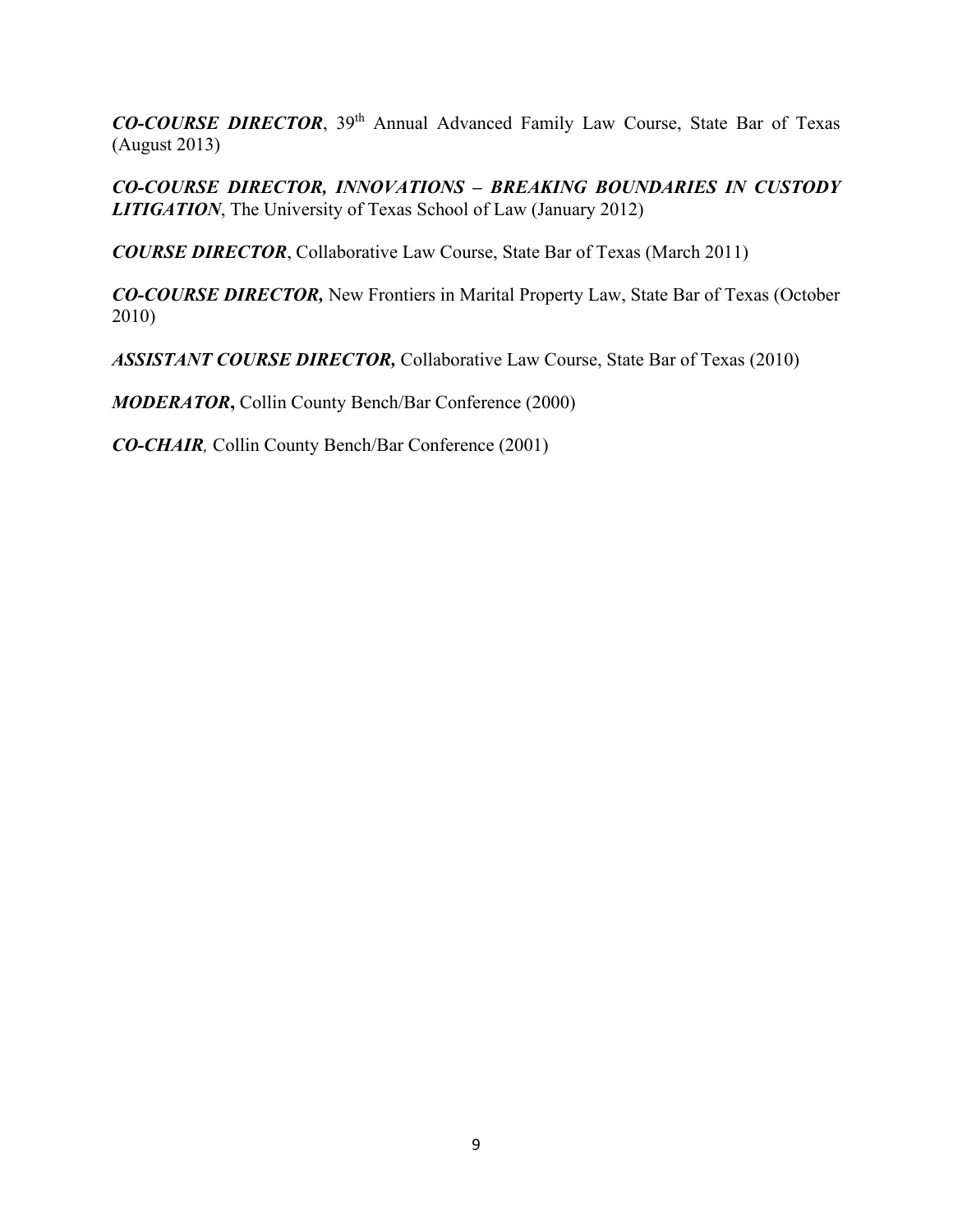# **Lindsey Obenhaus**

[Lobenhaus@gbafamilylaw.com](mailto:Lobenhaus@gbafamilylaw.com) 8350 N. Central Expy., Ste. 1700 Dallas, Texas 75206 Tel: (214) 373-7676

# **Education & Certification**

- **Board Certified in Family Law** Texas Board of Legal Specialization, 2019
- **Juris Doctorate**, The SMU Dedman School of Law, December 2011. State Bar of Texas, May 2012 *Licensed before*: Northern District of Texas, Eastern District of Texas, and the Supreme Court of the United States.
- **Bachelor of Arts,** Vanderbilt University College of Arts and Sciences, May 2008. *Magna Cum Laude* with High Honors

# **Professional Experience**

- **Partner,** GoransonBain Ausley (2018-present)
- **Associate Attorney,** Atkins O'Toole & Briner, L.L.C.
- **Assistant District Attorney,** Dallas County District Attorney's Office o *Protective Order Unit, Misdemeanor & Family Violence Divisions*
- **Associate Attorney,** The Wright Firm

# **Recognition**

- D Magazine, "Best Lawyers" (2021)
- D Magazine, "Best Lawyers Under 40" (2020)
- Best Lawyers, "Ones to Watch" (2020)

# **Professional Activities**

- Texas Academy of Family Law Specialists
- Texas Bar Association
	- o Family Law Section Member
	- o Women and the Law Section Member
	- o College of the State Bar of Texas
- Texas Young Lawyers Association
- Texas Family Law Foundation Member
	- o Bill Review Committee
- Dallas Bar Association
	- o Family Law Section Member
	- o Board Member Collaborative Law Section (2019)
	- o Women Empowered to Lead (WE LEAD) (2020)
- American Bar Association
	- o Family Law Section
- Dallas Area Young Lawyers Association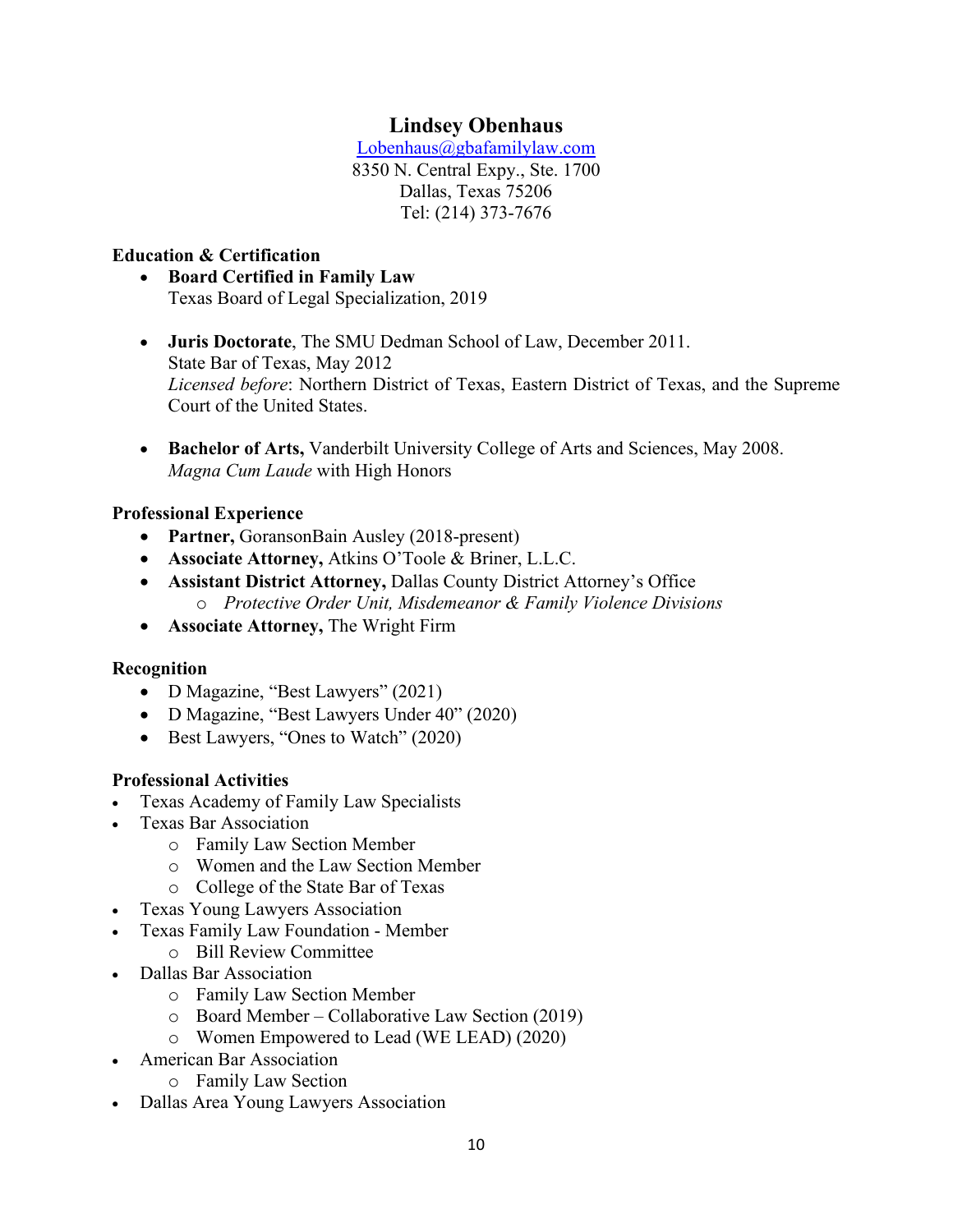- o 2017 Leadership Class
- Annette Stewart American Inn of Court

# **Volunteer & Community Activities**

- Board of Directors, Jonathan's Place
- Genesis Women's Shelter Young Leaders
- Alumnae, Hockaday School for Girls
	- o Chairwoman of the Legal Alumnae Society
	- o Class Representative & Fundraising Agent, Class of 2004

# **Published Works & Presentations**

- Moderator, "Assisting Legal Aid (or other Non-Profits) during the Pandemic with Domestic Violence on the Rise," American Bar Association webinar, July 2021.
- Presenter, "Dragnet: Alcohol & Drug Testing & Devices that Actually Work" *Family Law Essentials- Giving Back to Your Community,* 2021, Laredo.
- Guest on the "#Lawyered" Podcast, "Balancing Motherhood and Lawyering," May 2021.
- Co-Author, "Covid-19 and Family Law: What Every Practitioner Needs to Know." Texas Bar Journal, May 2019.
- Author & Presenter, "Understanding 'Just and Right' when Dividing Property in a Divorce," UNT Law Review, 2019.
- Presenter, "Overlap Issues in Criminal Law and Family Law" 2019 DBA Criminal Law Section, Dallas.
- Presenter, "Drafting Emergency Affidavits" 2018 Dallas Association of Paralegals Luncheon, Dallas.
- Presenter, "Family Law for Domestic Violence Advocates" 2016 Latinos Against Domestic Violence Annual Conference, Dallas.
- Author, "Evidentiary Tools in Family Violence Cases" October 2015 DAYL Headnotes, Dallas.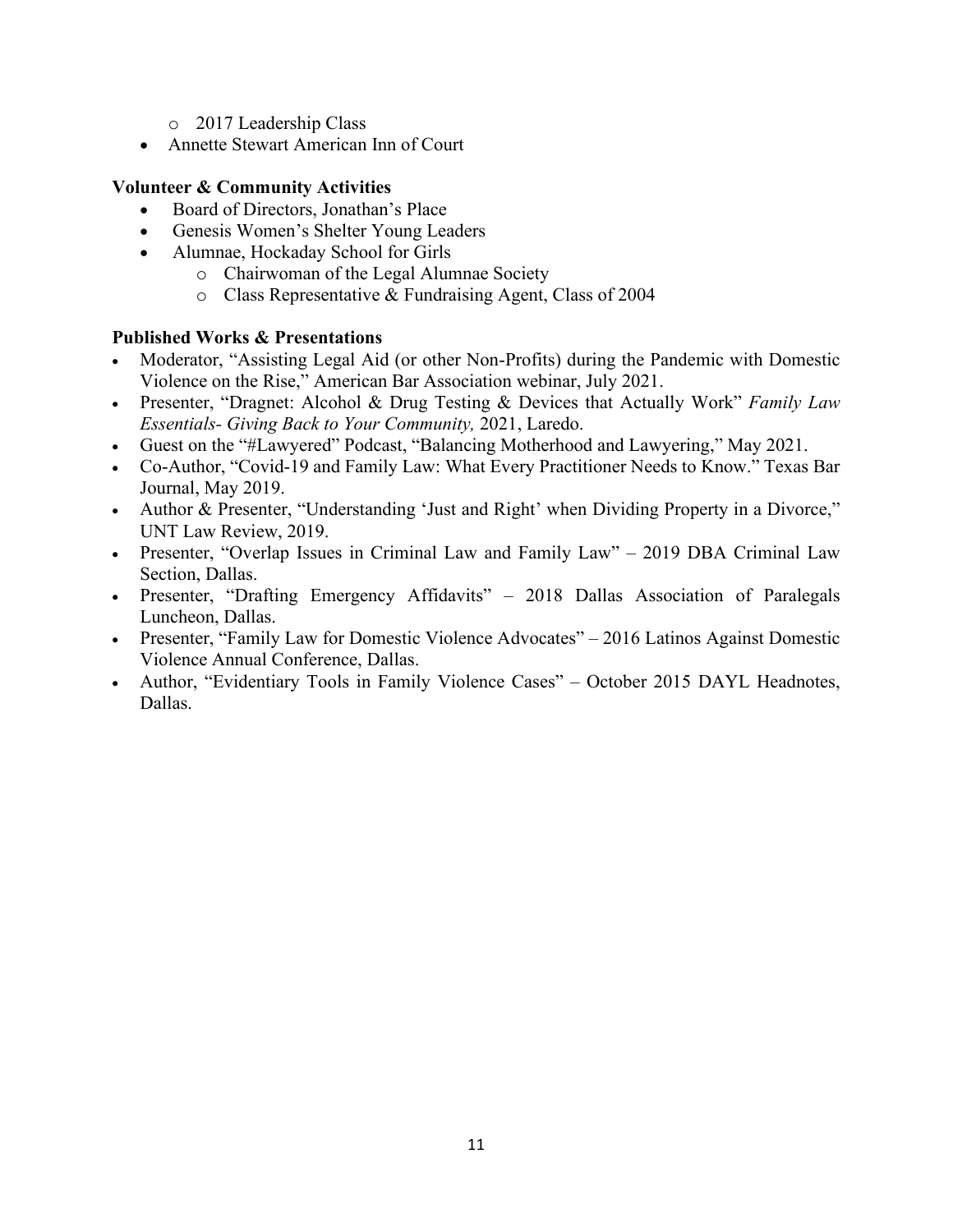## **PROTECTIVE ORDERS**

# **I. Introduction**

This paper discusses the procedural and practical aspects of requesting and obtaining protective orders for acts of family violence, human trafficking, sexual assault, and stalking. Protective order cases often have higher stakes and shorter deadlines than other family law cases. The statutes analyzed throughout this paper carry both humanitarian and preventative purposes. Their core function is not to correct past wrongs or establish liability, but rather to give immediate protection to vulnerable persons. For that reason, it is important for family law attorneys to be knowledgeable about the nuances of protective orders to help victims of family violence, and to defend those wrongfully accused of it.

There are three categories of protective orders under Texas law that will be explored in this paper: (1) Title 4 Protective Orders under the Texas Family Code, (2) Chapter 7B, Texas Code of Criminal Procedure Protective Orders (often "stalking protective orders"), and (3) a Magistrate's Order for Emergency Protection.

The goal of this paper is to provide a succinct and comprehensive reference tool for these issues when they arise in our family law cases. The authors wish to acknowledge Barbara Nunneley and Hon. Angelina Gooden's "Presenting Your Case: Protective Orders and Family Violence" which helped in the preparation of this paper.

#### **II. Family Violence, Defined**

It is fundamental to understand the definition of family violence when handling protective orders. Most protective orders under Texas Family Code Title 4 and the Texas Code of Criminal Procedure are granted based on an act of "family violence," as defined by Texas Family Code chapter 71. *See* Tex. Fam. Code § 83.001(a) (temporary ex parte order); §85.001 (final protective order); Tex. Code Crim. Proc. Art. 17.292(a), (m)(1) (magistrate's emergency protective order); *but see* Tex. Fam. Code §85.002 (protective order can also be issued without a finding of family violence if party violates early protective order by committing act prohibited under Tex. Fam. Code §85.022); Tex. Code Crim. Proc. Art. 17.292(a) (magistrate's order can also be issued for trafficking, sexual assault, aggravated sexual assault, or stalking).

The term "family violence" is defined as:

- 1) **An act** by a member of a family or household against another member of the family or household that is intended to result in physical harm, bodily injury, assault or sexual assault, or that is **a threat** that reasonably places the family or household member in fear of imminent physical harm, bodily injury, assault, or sexual assault. *See* Tex. Fam. Code §71.004(1).
- 2) Abuse by a member of the family or household against a child of the family or household, *See* Tex. Fam. Code 261.001(1); or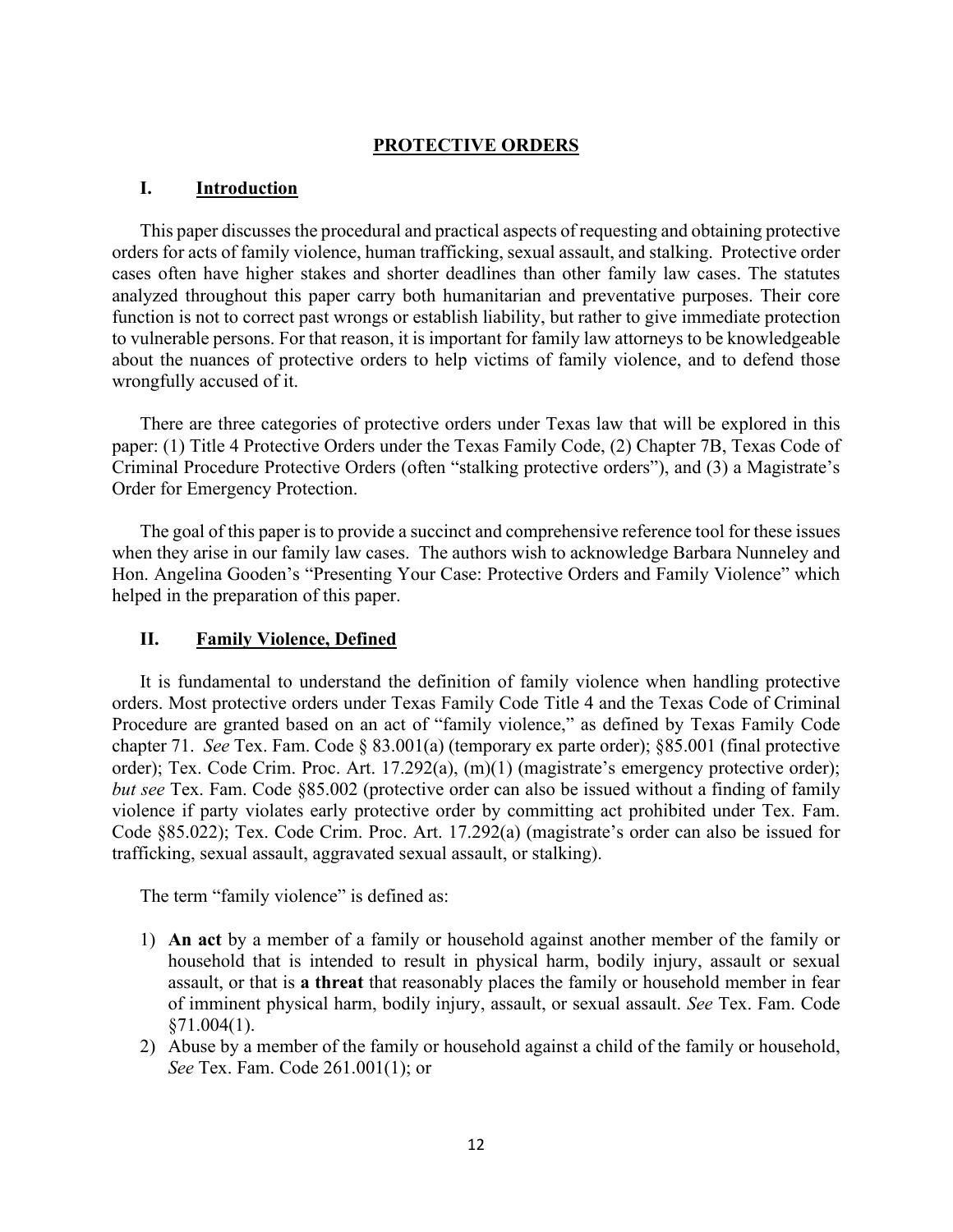3) Dating violence against a member of a dating relationship or a third party. *See* Tex. Fam. Code §§71.0021, 71.004, *Dukes v. State,* 239 S.W.3d 444, 449 (Tex. App. -- Dallas 2007, pet. ref'd).

**Family** includes individuals related by consanguinity or affinity, former spouses, parents of the same child, a foster child and foster parent. Tex. Fam. Code § 71.003. **Household** consists of persons living together in the same dwelling even if not related. Tex. Fam. Code § 71.005. **Member of a household** includes a person who previously lived in a household.

#### **III. Protective Orders under Title 4 of the Texas Family Code**

#### **A. Temporary Ex Parte Protective Orders**

This section discusses how to request and obtain a temporary ex parte protective order under Title 4 of the Texas Family Code Chapter 83.

1) Application

Temporary ex parte protective orders are used to protect members of a family or dating relationship when there is a clear and present danger of family violence. *See* Tex. Fam. Code § 83.001(a).

The following individuals can apply for a protective order or temporary ex parte protective order: (1) an adult member of a family or household; (2) a member of a dating relationship; (3) a third party who is harmed or threatened because the third party is dating or married to a person whom the offending party is dating or married to or used to date or be married to; (4) any adult for the protection of a child; (5) a prosecuting attorney, or (6) the Texas Department of Family and Protective Services. *See* Tex. Fam. Code § 82.002.

There is no limitations period for when a party must request a temporary ex parte protective order under the Family Code. For example, a protective order for violence that happened a year before the filing can be obtained, so long as family violence is likely to occur in the future. However, if the applicant intends to request an ex parte "kick-out order," the applicant must file within 30 days of living in the residence and the date the incident of family violence occurred. *See*  Tex. Fam. Code § 83.006.

The application must state the name and county of residence of each applicant; the name and county of residence of each individual alleged to have committed family violence, the relationships between the applicant(s) and individuals alleged to have committed family violence; a request for one or more protective orders; and whether an applicant is receiving services from the Title IV-D agency in connection with a child support case, and if known, the agency case number for each open case. *See* Tex. Fam. Code § 82.004.

If the applicant is filing because the respondent has violated a previous protective order or a current protective order is about to expire, then the applicant also should be sure to follow the detailed provisions of Family Code sections 82.008 and 82.0085.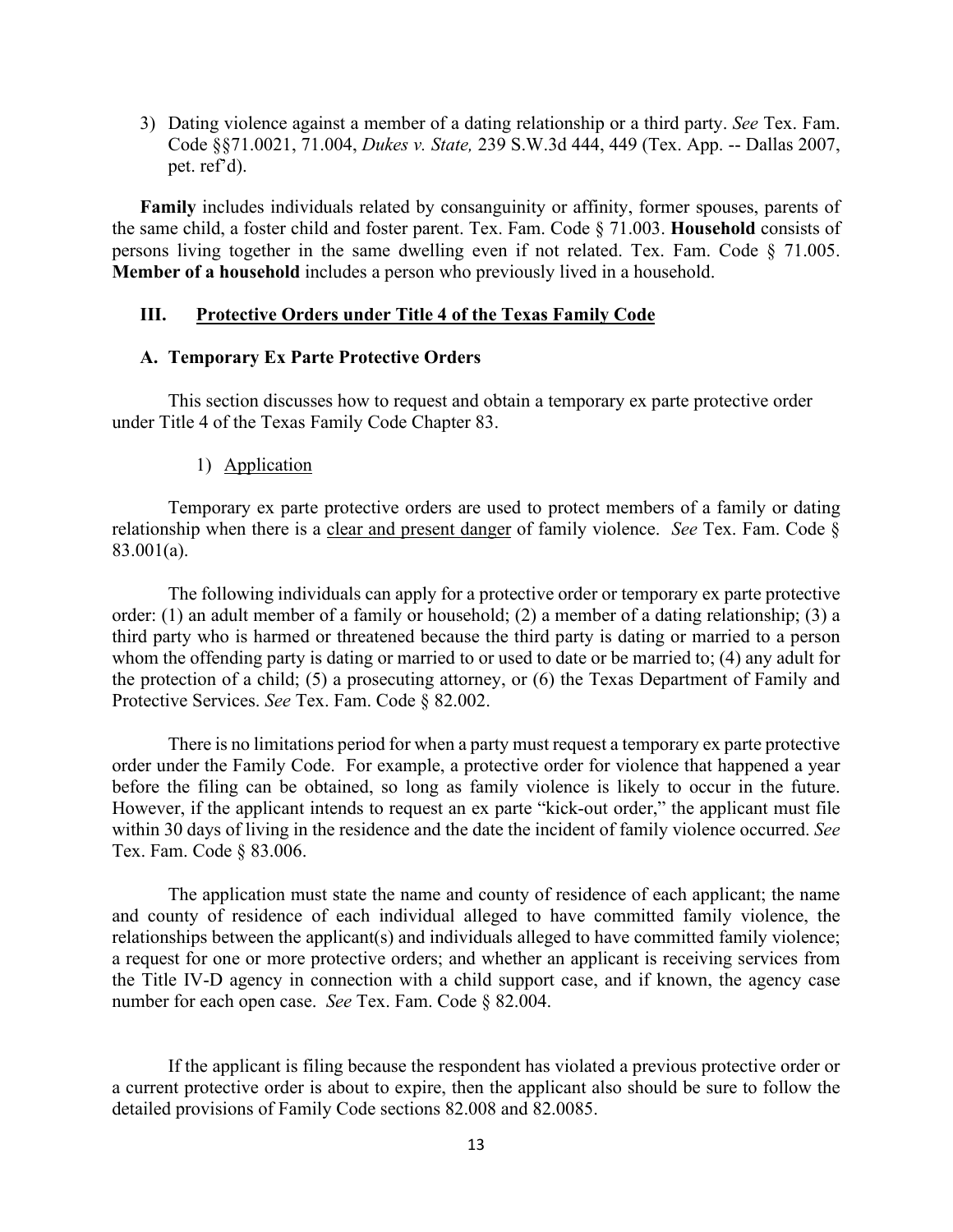# 2) Jurisdiction

To issue a temporary ex parte protective order under the Family Code, the Court must have subject-matter jurisdiction. Personal jurisdiction over the respondent is not required for ex parte temporary protective orders but is required for the issuance of a final protective order.

If an application for a protective order asks the Court to make an initial child-custody determination, then the Court must also have subject-matter jurisdiction under the Uniform Child Custody Jurisdiction & Enforcement Act (UCCJEA).

# 3) Venue

The proper venue to file an application for a protective order under Title 4 of the Family Code depends on when the application is filed.

*If application is filed before a suit for divorce or SAPCR between the parties:* The application for a protective order can be filed either in the county where the applicant resides, the county where the respondent resides, or any county in which the family violence is alleged to have occurred. *See* Tex. Fam. Code §82.003.

*If application is filed while a suit for dissolution of marriage or SAPCR is pending*: The application for a protective order can be filed in the court where the suit is pending, or in the court where the applicant resides if the applicant resides outside the jurisdiction of the Court where the suit is pending. *See* Tex. Fam. Code §85.062(a).

*If application is filed after a final order in a suit for dissolution of marriage or a SAPCR has been rendered:* The application can be filed in either the court that rendered the final order if the application is filed in the same county as the prior order, or another court that has jurisdiction. *See* Tex. Fam. Code § 85.063(a). The applicant in this instance must also attach a copy of the prior divorce decree or SAPCR order, or a statement that the orders are unavailable, and a copy will be filed with the court before the hearing on the application. *See* Tex. Fam. Code § 82.006; §82.007.

4) Fees

An applicant or an attorney representing an applicant seeking a Protective Order may not be assessed a "fee, cost, charge, or expense" by a district or county clerk of the court or a sheriff, constable or other public official or employee in connection with the filing, serving or entering of a protective order for any other service described by Tex. Fam. Code §81.002, including the fee for certifying copies, a court reporter fee, or "a fee for any other service related to a protective order." However, note that the court may still set a bond for a temporary Ex Parte Protective Order. *See* Tex. Fam. Code § 83.003.

# 5) Contents of Application for Ex Parte Temporary Protective Order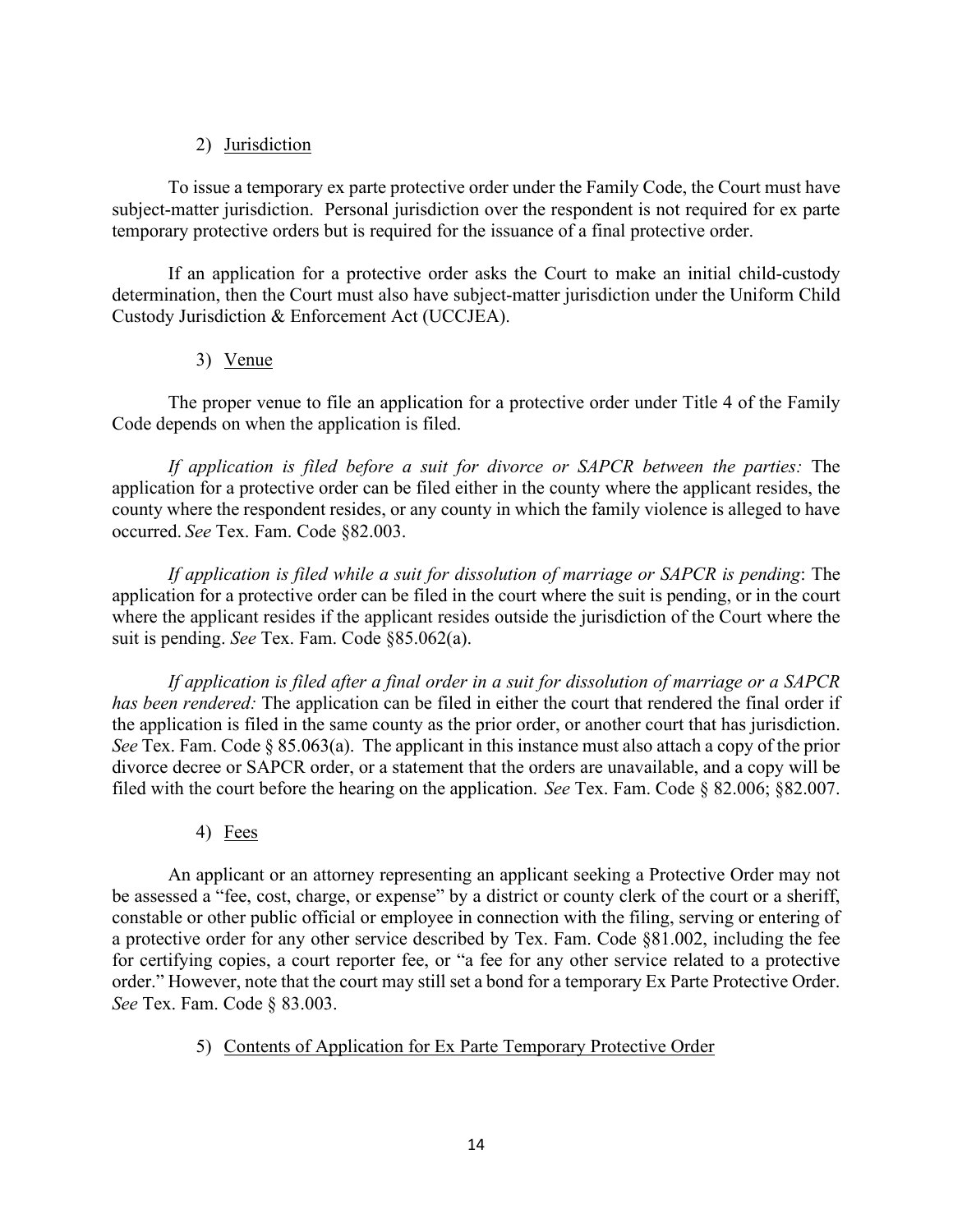When seeking an ex parte temporary protective order under Texas Family Code, Chapter 83, the application must (1) contain a detailed description of the facts and circumstances concerning the alleged family violence and the need for the immediate protective order, and (2) be signed by each applicant under oath that the facts and circumstances contained in the application are true to the best knowledge and belief of each applicant. *See* Tex. Fam. Code § 82.009. Therefore, a child victim may write a supporting affidavit for a protective order. *See* Tex. Fam. Code § 82.009(b); *see also* § 84.006 (hearsay statement of child victim of family violence).

An affidavit should be attached to the application that contains *specific* facts supporting a finding of clear and present danger of family violence. Specific past acts or threats of violence, dates of occurrence, and some basis to believe future violence is likely to occur must be set forth in the affidavit. If the Court finds based on the affidavit that there is a clear and present danger of family violence, then and without further notice to the alleged respondent and without hearing, the court may enter a temporary ex parte order for the protection of the applicant and any other members of the family or household of the applicant. *See* Tex. Fam. Code § 83.001(a).

In addition, the court may dispense with the necessity of a bond for a temporary ex parte protective order. *See* Tex. Fam. Code § 83.003.

#### 6) Duration of Temporary Ex Parte Temporary Protective Order

Upon the filing of a temporary ex parte protective order, the Court shall set a date and time for the hearing on a final order. Generally, the court may not set a date later than the  $14<sup>th</sup>$  date after the date the application is filed. *See* Tex. Fam. Code § 84.001. However, if the request is made by the prosecuting attorney in a county with a population of more than two million or in a county in a judicial district that is composed of more than one county, then the hearing may be set on a date and time not later than 20 days after the date the application is filed or a request is made to reschedule a hearing due to lack of service. *See* Tex. Fam. Code §§ 84.002 and 84.003.

The temporary ex parte protective order is valid for the period specified in the order, but not to exceed 20 days. *See* Tex. Fam. Code § 84.002(a). Upon the request of the applicant, the Court may extend the temporary ex parte protective order for additional 20-day periods. *See* Tex. Fam. Code § 83.002(b).

A temporary ex parte order prevails over any other SAPCR order and can offer some protection while awaiting a hearing on a modification order. *See* Tex. Fam. Code § 83.005.

#### 7) Ex Parte "Kick-Out Orders"

If certain requirements are met, a respondent can be excluded from his or her residence under a temporary ex parte protective order. This is commonly referred to as a "Kick-Out Order."

There are many misconceptions about "Kick-Out Orders," so it is important for family law practitioners to follow the terms carefully laid out in the Family Code about them. Under Tex. Fam. Code § 83.006, a person may be excluded from the occupancy of their residence by a temporary ex parte protective order only if the applicant:  $(1)$  files a sworn affidavit that provides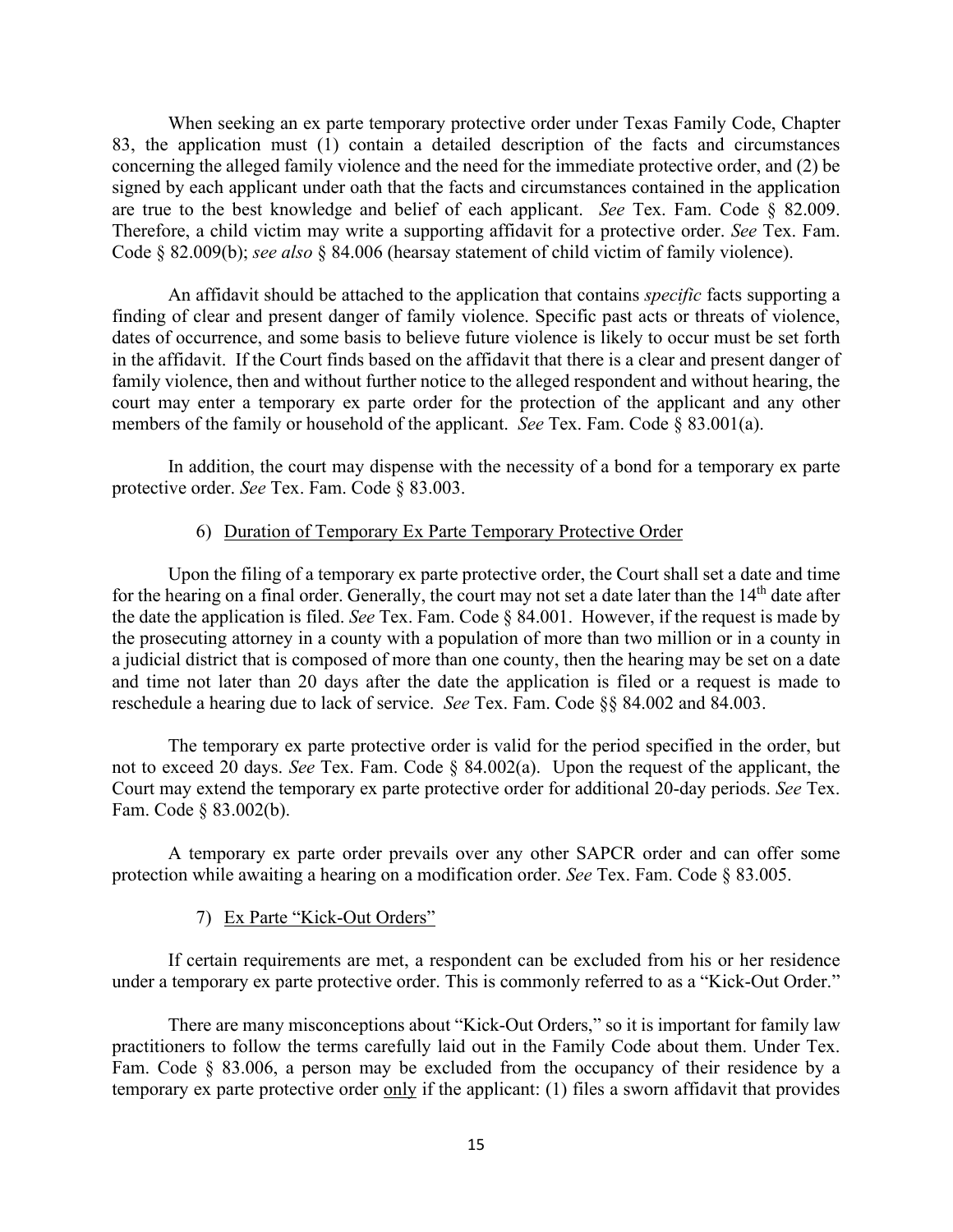a detailed description of the facts and circumstances requiring the exclusion of the person from the residence, and (2) appears in person to testify at a temporary ex parte protective order hearing to justify the issuance of the order without notice.

Further, before the court may render a temporary ex parte order excluding a person from their residence, the court must find from the required affidavit and testimony that: (1) the applicant requesting the kick-out order either resides at the home or has resided there within the 30 days before the date the application was filed; (2) the person to be kicked out has within the 30 days before the date of the application was filed committed family violence against a member of the household; and (3) there is clear and present danger that the person to be excluded is likely to commit family violence against a member of the household. *See* Tex. Fam. Code § 83.006.

## 8) Conflicting Orders

During the time that a temporary ex parte protective order is in effect, a temporary ex parte protective order prevails over any other court order made under Title 5 (Suits Affecting the Parent-Child Relationship) to the extent of any conflict between the orders. *See* Tex. Fam. Code § 83.005.

## 9) Modifying Temporary Ex Parte Protective Orders

Any individual affected by a temporary ex parte protective order may file the motion at any time to vacate the order. *See* Tex. Fam. Code § 83.004. On the filing of the motion to vacate, the court shall set a date for hearing the motion as soon as possible. *Id.* The statute does not offer specific grounds to vacate the temporary ex parte protective order. As a practical matter, if the respondent is subject to any correlated criminal charges, it is important for the family law attorney to communicate with criminal counsel about any bond requirements, stay-away orders, or other aspect of the criminal case that may be impacted by modifying the protective order.

# **B. Final Protective Orders**

This section discusses how to request and obtain a final protective order under Title 4 of the Texas Family Code chapters 84 and 85.

# 1) Grounds for a Final Protective Order

The two-pronged grounds for issuance of a final protective order are found in Texas Family Code Section 85.001(a): A trial court shall render a final protective order if it finds at the close of a hearing that (1) family violence has occurred, and (2) family violence is likely to occur in the future. *See* Tex. Fam. Code §85.001(b). *See* Johnson v. Garcia, 2019 WL 4021886 (Tex. App.— Houston [14<sup>th</sup> Dist.] 2019, no pet. h.)(evidence supported protective order).

A court can also issue a final protective order without making the two-pronged finding above if the respondent violated a previous protective order that was in effect at the time the violation occurred. *See* Tex. Fam Code § 85.002. However, entry of a family violence protective order cannot be based upon the respondent's violation of a temporary ex parte protective order. *Taylor v. Taylor*, 2020 WL 4308787 (Tex. App.—Houston [1<sup>st</sup> Dist.] 2020, no pet. h.).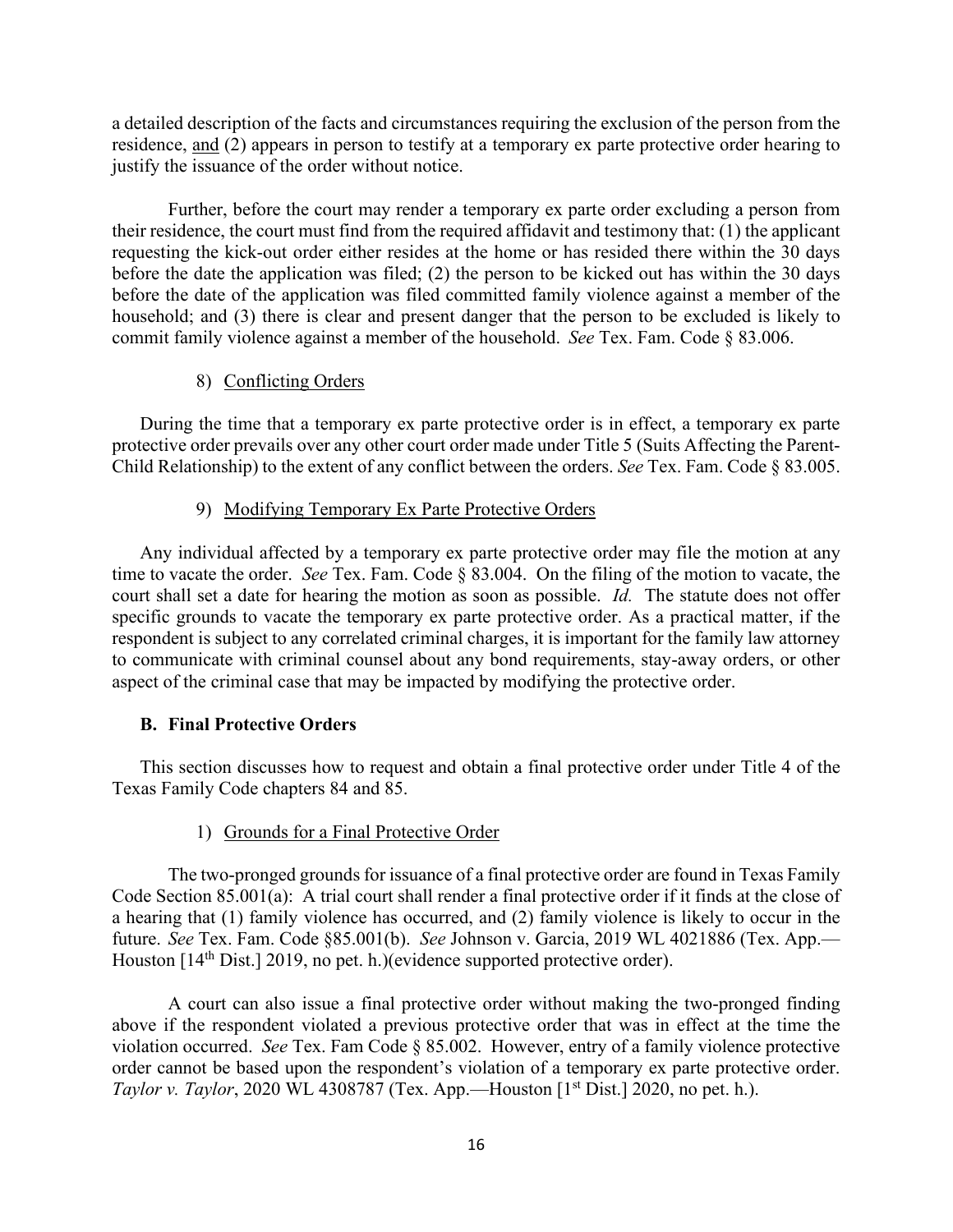## 2) Prong One: Family Violence has Occurred

The definition of family violence is as follows:

- 1) **An act** by a member of a family or household against another member of the family or household that is intended to result in physical harm, bodily injury, assault or sexual assault, or that is **a threat** that reasonably places the family or household member in fear of imminent physical harm, bodily injury, assault, or sexual assault. *See* Tex. Fam. Code §71.004(1).
- 2) Abuse by a member of the family or household against a child of the family or household, *See* Tex. Fam. Code §261.001(1); or
- 3) Dating violence against a member of a dating relationship or a third party. *See* Tex. Fam. Code §§71.0021 and 71.004.

There is no requirement under Texas law for actual physical violence to have occurred for the Court to issue a protective order. Angry outbursts are sufficient to support a protective order even though there is no evidence of physical violence. *Burt v. Francis*, 528 S.W.3d 549 (Tex. App.–Eastland 2016, no pet. h.).

As one can see by a careful reading of the statute, the term "family violence" also encompasses a threat that reasonably places the person receiving the threat in fear of imminent physical harm, bodily injury, assault, or sexual assault. Even in circumstances where no express threats are conveyed, the factfinder may nonetheless conclude that an individual was reasonably placed in fear. *Wilmeth v. State*[, 808 S.W.2d 703, 706 \(Tex.](https://1.next.westlaw.com/Link/Document/FullText?findType=Y&serNum=1991086784&pubNum=0000713&originatingDoc=I3accc21070c311e6b8b9e1ce282dafae&refType=RP&fi=co_pp_sp_713_706&originationContext=document&transitionType=DocumentItem&contextData=(sc.RelatedInfo)#co_pp_sp_713_706) App.—Tyler 1991, no pet.) (noting that even without verbal threats, a reasonable person may be placed in fear by a menacing glance and hand gesture). In determining whether a person is placed in fear of imminent physical harm, the intent of the respondent in his/her actions is not relevant; the sole question is whether the applicant's fear is reasonable. *Bedinghaus v. Adams*, No. 2-08-096-CV (Tex. App.—Fort Worth 2009, no pet.)(mem. op.). It is important to look at the course of conduct between the person making the threat and the victim when determining whether there is sufficient evidence of a threat.

The following situations have not involved physical harm to the applicant, but nonetheless have been confirmed by Texas appellate courts to constitute family violence:

- Evidence of various incidents, in which step-son pulled gun and shot beer cans in demonstration to step-mother, told her he never missed, showed her ammunition and said he always had plenty of it; told her that if she was in his way at family business, something would happen to her; and finally in which he came to her house intoxicated, with a gun, looking for her, and other incidents in which he made threats to her. *Wilkerson v. Wilkerson,* 321 S.W.3d 110 (Tex. App.-Houston [1st Dist] 2010, no pet.).
- Ex-boyfriend sent 600 to 800 emails or text messages to a woman, sent her threatening messages, hired a private investigator to follow her, printed derogatory statements about her and sent them to relatives, friends, neighbors, and employer,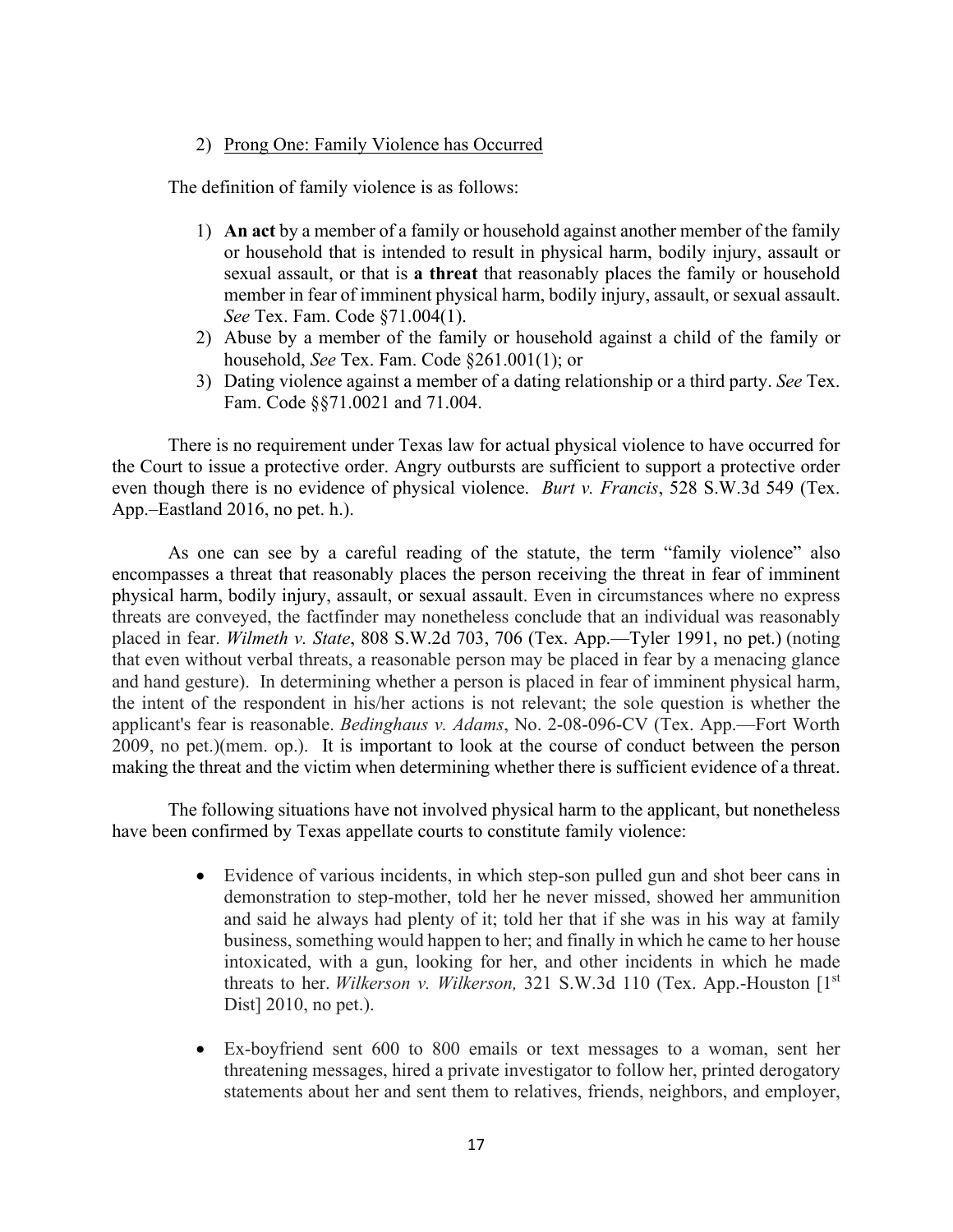and created a blog on the internet referencing her. *Bedinghaus v. Adams,* No. 02- 08-096-CV (Tex. App.-Fort Worth 2009, no pet).

- Father's escalating threats, violent gestures, and escalating conduct that reasonably placed family members in fear. *Burt v. Francis,* 528 S.W.3d 549 (Tex. App.— Eastland, 2016, no pet. h.).
- Protective order was entered against Mother's new husband where he threatened father on multiple occasions and father testified that the threats placed him in fear for his safety. *Kitchen v. Lutcavage*, 2020 WL 3468147 (Tex. App.—Austin 2020, no pet.)(mem. op.)

Except for "kickout" orders, there is no time requirement for when the violence must have happened. For example, a protective order for violence that happened a year before the filing can be obtained, so long as family violence is likely to occur in the future.

#### 3) Prong Two: Family Violence is Likely to Occur in the Future

There is a long-standing principle that allows Texas courts to infer that history will repeat itself when it comes to family violence. In other words, if a person engaged in abusive conduct in the past, then he or she is considered likely to continue violent behavior in the future. *See Boyd v. Palmore,* 425 S.W.3d 425, 432 (Tex. App.-Houston [1<sup>st</sup> Dist.] 2011, no pet.) ("A finding of a likelihood of future family violence… is not required to be based on a pattern of more than one act of family violence); *see also In re Epperson*, 213 S.W.3d, 541, 543 (Tex. App.—Texarkana 2007, no pet). *In re T.L.S*., 170 S.W.3d 164, 166 (Tex. App.—Waco 2005, no pet.); *In re M.G.M*., 163 S.W.3d 191, 202 (Tex. App.—Beaumont 2005, pet. denied); *In re K.A.S.,* 131 S.W.3d 215, 223- 25 (Tex. App.—Fort Worth 2004, no pet.); *Ulmer v. Ulmer*, 130 S.W.3d 294, 300-01 (Tex. App.— Houston [14th Dist.] 2004, no pet.).

Past incidents of family violence alone have been held to support a finding that family violence is likely to occur in the future. *Teel v. Shifflett*, 309 S.W.3d 597 (Tex. App.—Houston [14th Dist.] 2010, pet. denied); *Maples v. Maples,* 602 S.W.3d 23 (Tex. App. -- Tyler 2020, no pet. h.)(husband struck wife in the face and arms, kicked wife with his feet, and discharged a firearm during the assault – this conduct plus evidence of family violence committed by husband during the marriage caused the court to render a 5-year protective order against husband).

Evidence of a single incidence of family violence (including placing the applicant in fear of family violence) is sufficient to meet the standard of evidence necessary to meet the second prong that family violence is likely to occur again in the future. The following cases give some examples of this.

> • Even though father never hurt mother, worked out visitation with mother, and did not contact mother for weeks prior to the hearing, father had previously engaged in family violence by blocking mother's car with his body and jumping on its hood, and thereafter continued to harass mother via text messaging. *Boyd v. Palmore,* 425 S.W.3d 425 (Tex. App. -- Houston  $(1<sup>st</sup>.)$  Dist.) 2011, no pet.).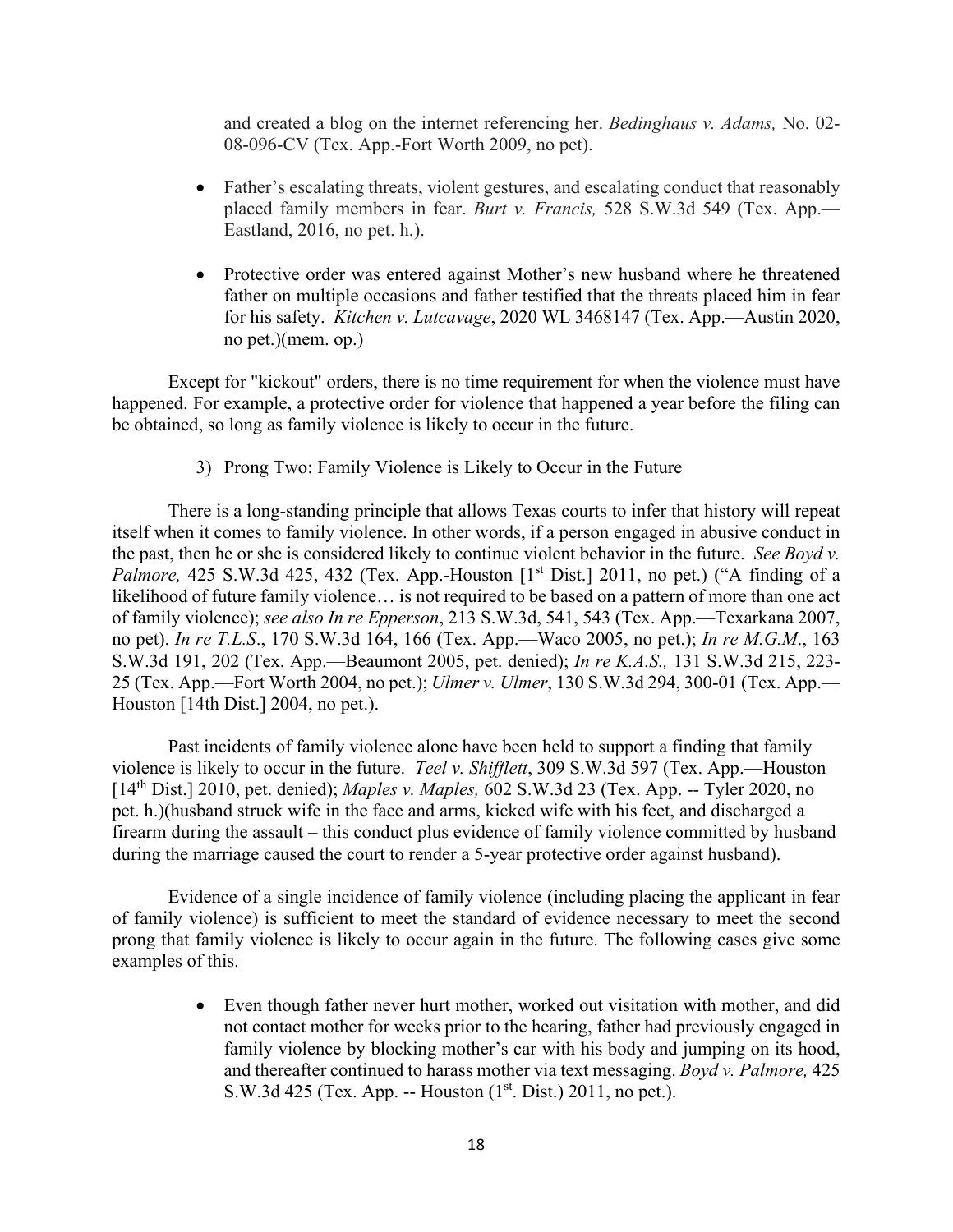- Father's alleged threats to his wife and daughter and raising his fists at daughter were sufficient to meet both prongs for a Title 4 Protective Order. *Clements v. Haskovec,* 251 S.W.3d 79, 84 (Tex. App.—Corpus Christi 2008, no pet.).
- *Collier v. State*, 2013 WL 4769267 (Tex. App.—Tyler 2013 (mem. op.)(one incident of violence that includes a threat of future violence was enough to prove that family violence occurred and was likely to occur in the future).

However, *In re J.A.T.,* No. 13-04-004770CV, 2005 WL 1981497 at \*1 (Tex. App.—Corpus Christi, Aug. 18, 2005, no pet.) (mem. op.), the appellate court upheld a finding of no family violence when there was a single incident where the husband pulled the child out of wife's arms, resulting in the child being pulled between the two.

# 4) Protective Orders for a Child

If the request for protective order is for a child, the request must contain facts sufficient to show specific violence was perpetrated against the child. *Martin v. Martin*, 2017 WL 4161687 (Tex. App.–El Paso 2017, no pet. h.)(without evidence of bad acts against the children, trial court erred in specifically including children as protected persons in the protective order).

# 5) Notice to Respondent

A respondent is entitled to reasonable notice of an Application for a Protective Order. Reasonable notice is considered under the statute to be more than 48 hours in advance of the hearing. The court shall reschedule a hearing for a final protective order for a date not later than 14 days after the date set for hearing if a respondent receives service of notice of an application for a protective order within 48 hours before the time set for the hearing. *See* Tex. Fam. Code § 84.004; *See* Johnson v. Simmons, 2020 WL 827598 (Tex. App.—Fort Worth, no pet. h.)(Rule 107(H) of the Texas Rules of Civil Procedure does not apply to default family violence protective orders – it is not necessary for the return of service to be on file for at least 10 days).

Due to the expedited nature of protective order proceedings, attorneys seeking a continuance should be procedurally compliant and prepared to articulate a compelling reason. If a respondent seeks a continuance of a protective order hearing, then the request must be in writing as well as conforming to the Rules of Civil Procedure and any applicable local rules of the jurisdiction. *Dempsey v. Dempsey*, 227 S.W.3d 771, 776 (Tex. App.—El Paso 2005, no pet.). The Court of Appeals upheld a trial court's ruling to deny a pro se respondent's motion for continuance, in part, because he received nine days' notice of the hearing and he failed to support his motion by affidavit as required under Tex. R. Civ. P. 251. *Taherzadeh v. Ghaleh-Assadi,* 108 S.W.d 927 (Tex. App. -- Dallas 2003, pet. denied).

# 6) Hearing – No Right to Jury Trial

A respondent is not entitled to a jury trial in a suit for a Title 4 Protective Order. Texas appellate courts have held that courts, not juries, have the sole responsibility of making the findings necessary for the issuance of a family violence protective order brought under the Texas Family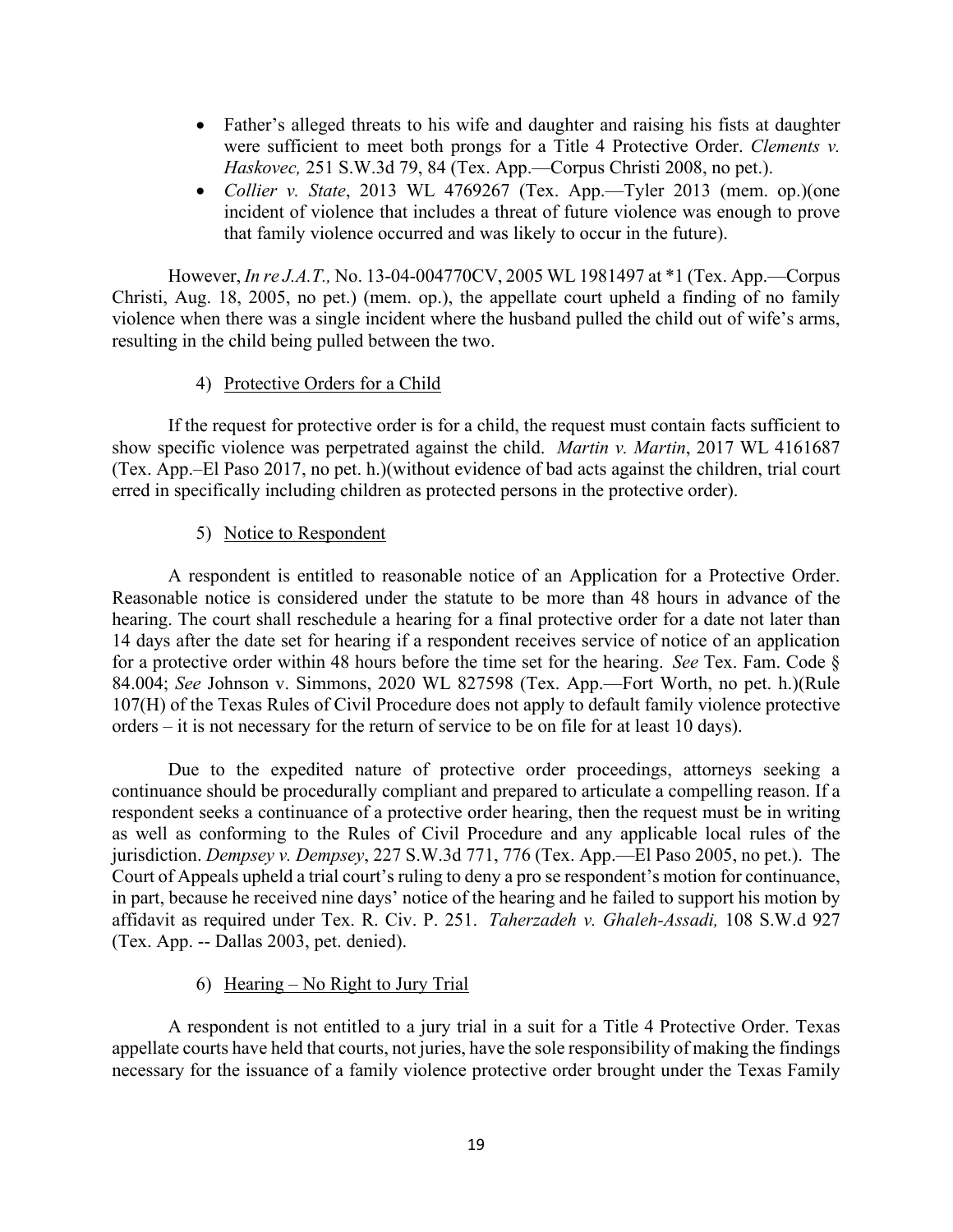Code. *Roper v. Jolliffe,* 493 S.W.3d 624 (Tex. App. -- Dallas 2015, pet. denied); *Williams v. Williams*, 19 S.W.3d 544 (Tex. App.—Fort Worth 2000, pet. denied).

# 7) Contents of a Final Protective Order

A protective order can include a broad list of terms which are contained in Texas Family Code § 85.022. Whenever a court enters a final protective order that requires a respondent to do an act or refrain from an act identified in Texas Family Code § 85.022, then the order must include a finding that the applicant has committed family violence and is likely to commit family violence in the future.

In a protective order, the court may prohibit the person found to have committed family violence from the following acts pursuant to Texas Family Code § 85.022:

- (1) Committing family violence;
- (2) Communicating:
	- a. directly with a person protected by an order or a member of the family or household of a person protected by an order, in a threatening or harassing manner;
	- b. a threat through any person to a person protected by an order or a member of the family or household of a person protected by an order; and
	- c. if the court finds good cause, in any manner with a person protected by an order or a member of the family or household of a person protected by an order, except through the party's attorney or a person appointed by the court;
- (3) going to or near the residence or place of employment or business of a person protected by an order or a member of the family or household of a person protected by an order;
- (4) going to or near the residence, child-care facility, or school a child protected under the order normally attends or in which the child normally resides;
- (5) engaging in conduct directed specifically toward a person who is a person protected by an order or a member of the family or household of a person protected by an order, including following the person, that is reasonably likely to harass, annoy, alarm, abuse, torment, or embarrass the person;
- (6) possessing a firearm, unless the person is a peace officer, as defined by [Section 1.07,](https://1.next.westlaw.com/Link/Document/FullText?findType=L&pubNum=1000182&cite=TXPES1.07&originatingDoc=N7F939D00A5CC11E5AA6DE6442ADFAF1C&refType=LQ&originationContext=document&transitionType=DocumentItem&contextData=(sc.Search))  [Penal Code,](https://1.next.westlaw.com/Link/Document/FullText?findType=L&pubNum=1000182&cite=TXPES1.07&originatingDoc=N7F939D00A5CC11E5AA6DE6442ADFAF1C&refType=LQ&originationContext=document&transitionType=DocumentItem&contextData=(sc.Search)) actively engaged in employment as a sworn, full-time paid employee of a state agency or political subdivision; and
- (7) harming, threatening, or interfering with the care, custody, or control of a pet, companion animal, or assistance animal, as defined by [Section 121.002, Human](https://1.next.westlaw.com/Link/Document/FullText?findType=L&pubNum=1000177&cite=TXHRS121.002&originatingDoc=N7F939D00A5CC11E5AA6DE6442ADFAF1C&refType=LQ&originationContext=document&transitionType=DocumentItem&contextData=(sc.Search))  [Resources Code,](https://1.next.westlaw.com/Link/Document/FullText?findType=L&pubNum=1000177&cite=TXHRS121.002&originatingDoc=N7F939D00A5CC11E5AA6DE6442ADFAF1C&refType=LQ&originationContext=document&transitionType=DocumentItem&contextData=(sc.Search)) that is possessed by or is in the actual or constructive care of a person protected by an order or by a member of the family or household of a person protected by an order.

(c) In an order under Subsection (b)(3) or (4), the court shall specifically describe each prohibited location and the minimum distances from the location, if any, that the party must maintain. This subsection does not apply to an order in which [Section 85.007](https://1.next.westlaw.com/Link/Document/FullText?findType=L&pubNum=1000175&cite=TXFAS85.007&originatingDoc=N7F939D00A5CC11E5AA6DE6442ADFAF1C&refType=LQ&originationContext=document&transitionType=DocumentItem&contextData=(sc.Search)) applies.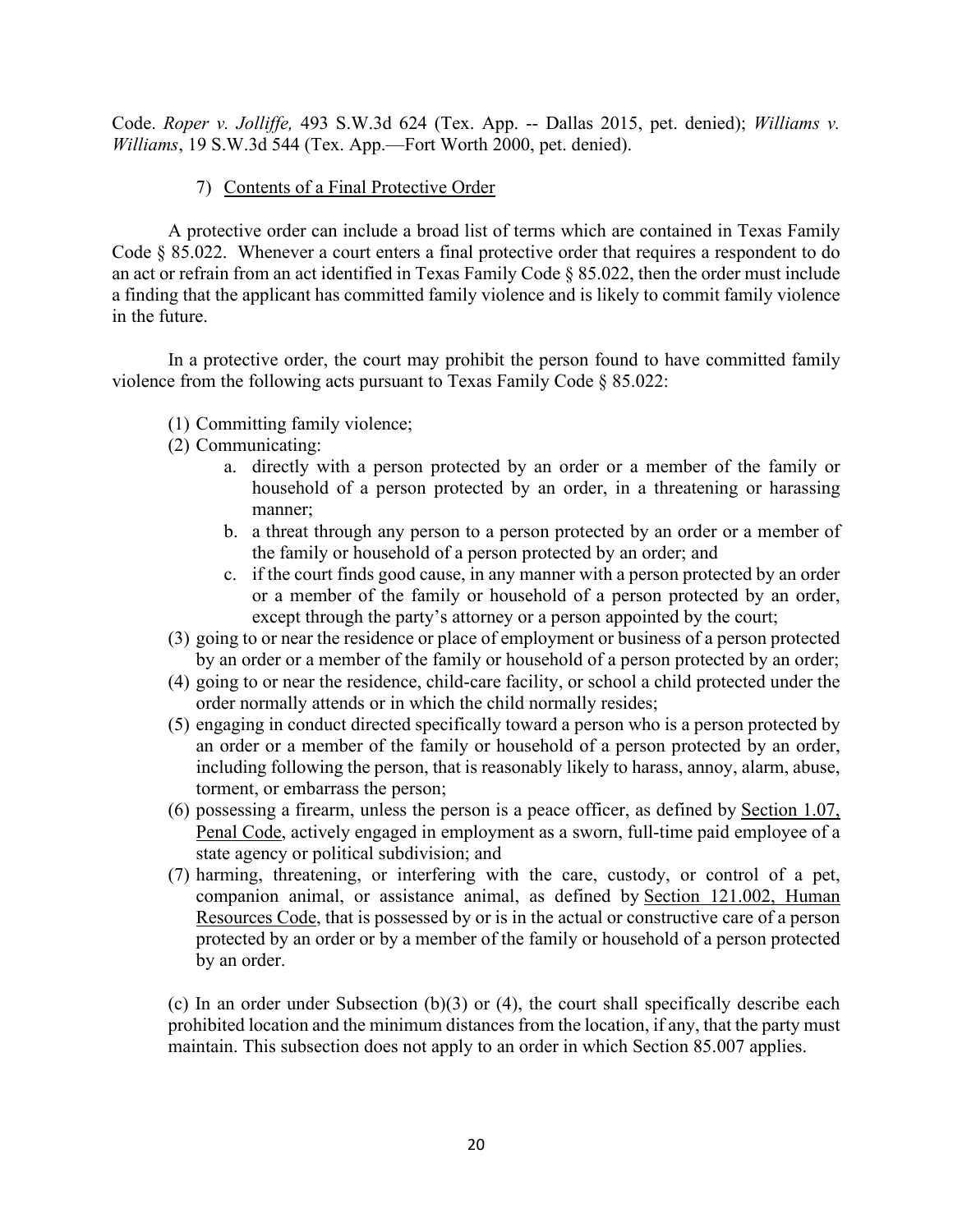(d) In a protective order, the court shall suspend a license to carry a handgun issued under Subchapter H, Chapter 411, Government Code, that is held by a person found to have committed family violence.

(e) In this section, "firearm" has the meaning assigned by [Section 46.01](https://1.next.westlaw.com/Link/Document/FullText?findType=L&pubNum=1000182&cite=TXPES46.01&originatingDoc=N7F939D00A5CC11E5AA6DE6442ADFAF1C&refType=LQ&originationContext=document&transitionType=DocumentItem&contextData=(sc.Search)) of the Texas Penal [Code.](https://1.next.westlaw.com/Link/Document/FullText?findType=L&pubNum=1000182&cite=TXPES46.01&originatingDoc=N7F939D00A5CC11E5AA6DE6442ADFAF1C&refType=LQ&originationContext=document&transitionType=DocumentItem&contextData=(sc.Search))

Under Family Code Section 85.022(a), when a court has found that a person has committed family violence, it may also order the respondent to perform acts specified by the court that the court determines are necessary or appropriate to prevent or reduce the likelihood of family violence. This includes:

- (1) complete a battering intervention and prevention program accredited under Article 42.141, Code of Criminal Procedure;
- (2) if the referral option under Subdivision (1) is not available, complete a program or counsel with a provider that has begun the accreditation process described by subsection (a-1); or
- (3) if the referral option under Subdivision (1) or the referral option under Subdivision (2) is not available, counsel with a social worker, family service agency, physician, psychologist, licensed therapist, or licensed professional counselor who has completed family violence intervention training that the community justice assistance division of the Texas Department of Criminal Justice has approved after consultation with the licensing authorities described by Chapters 152, 501, 502, 503, and 505, Occupations Code, and experts in the field of family violence.

If a party is ordered to attend counseling under Family Code section  $85.022(a)(1)$ ,  $(2)$ , or (3) above, there are deadlines to complete these requirements. Pursuant to Family Code Section  $85.024$ , a respondent shall file with the court an affidavit before the  $60<sup>th</sup>$  day after the date the order was rendered stating either that the person has begun the program or counseling or that a program or counseling is not available within a reasonable distance from the person's residence. He or she must complete the program not later than the 30th day before the expiration date of the protective order, or the 30<sup>th</sup> day before the first anniversary of the protective order was issued, whichever is earlier. Tex. Fam. Code § 85.024.

A Title 4 protective order may also include language that broadly affects parties' rights to children, property, and financial support. A protective order may include a child custody determination. However, a protective order cannot affect the title to any real property. *See* Tex. Fam. Code § 75.023. A Title 4 protective order may include any of the following orders under Tex. Fam. Code § 85.021:

(1) Prohibit a party from:

- a. removing a child who is a member of the family or household from:
	- i. The possession of a person named in the order; or
		- ii. The jurisdiction of the court;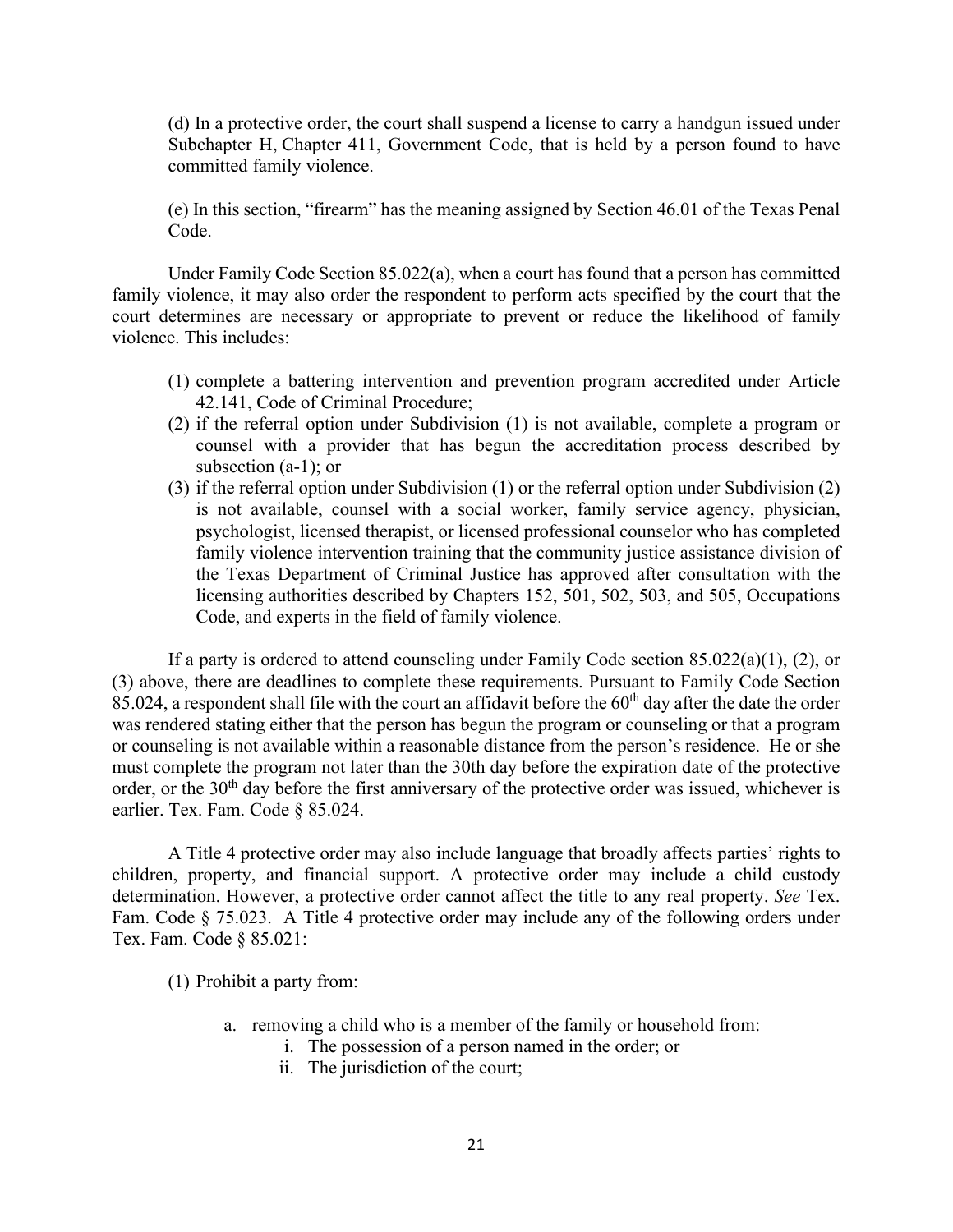- b. transferring, encumbering or otherwise disposing of property, other than in the ordinary course of business, that is mutually owned or leased by the parties; or
- c. removing a pet, companion animal, or assistance animal as defined by Section 121.002, Human Resources Code, from the possession or actual or constructive care of a person named in the order;
- (2) Grant exclusive possession of a residence to a party and, if appropriate, direct one or more parties to vacate the residence if the residence:
	- a. is jointly owned or leased by the party receiving exclusive possession and a party being denied possession;
	- b. is owned or leased by the party retaining possession; or
	- c. is owned or leased by the party being denied possession and that party has an obligation to support the party or a child of the party granted possession of the residence;
- (3) Provide for the possession of and access to a child of a party if the person receiving possession of or access to the child is a parent of the child;
- (4) Require the payment of support for a party or for a child of a party if the person required to make the payment has an obligation to support the other party or child; or
- (5) Award to a party the use and possession of specified property that is community property or jointly owned or leased property.

## 8) Duration

A Title 4 Protective Order shall last for the period stated in the order, not to exceed two years; or if a period is not stated in the order, until the second anniversary of the date the order was issued. *See* Tex. Fam. Code § 85.025(a).

A protective order may last for more than two years if the court finds that the respondent:

- (1) committed an act constituting a felony offense involving family violence against the applicant or a member of the applicant's family or household, regardless of whether the person has been charged with or convicted of the offense;
- (2) caused serious bodily injury to the applicant or a member of the applicant's family or household; or
- (3) was the subject of two or more previous protective orders rendered:
	- a. to protect the person on whose behalf the current protective order is sought; and
	- b. after a finding by the court that the subject of the protective order:
		- i. has committed family violence; and
		- ii. is likely to commit family violence in the future. *See* Tex. Fam. Code § 85.025(a-1).

In *Maples v. Maples,* 602 S.W.3d 23 (Tex. App. -- Tyler 2020, no pet. h.), the court rendered a 5-year protective order against the husband when it found that the husband committed assault and his use of a gun during the assault constituted aggravated assault,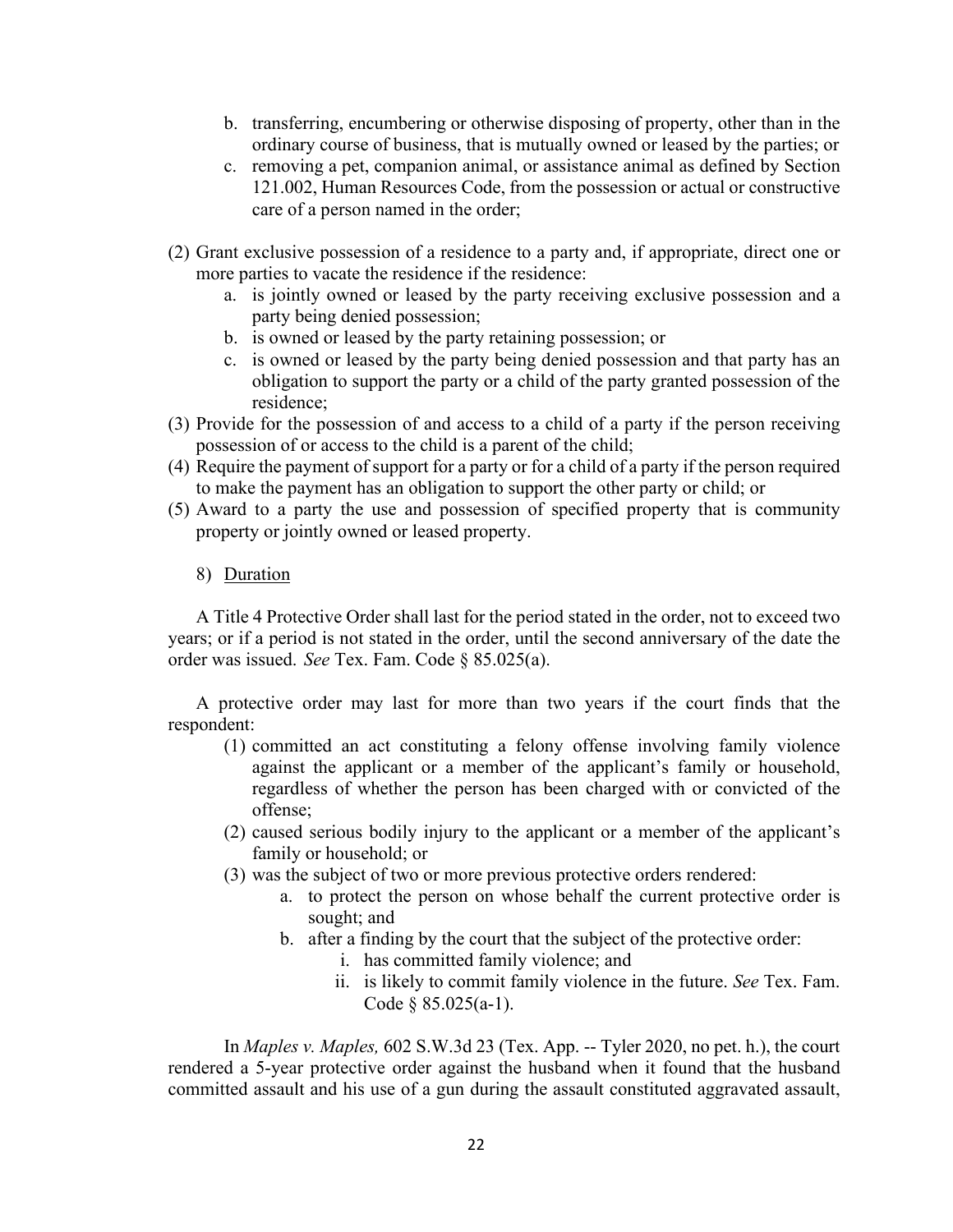which is a felony. In *Onkst v. Morgan*, 2019 WL 4281913 (Tex. App.—Austin 2019, no pet. h.)(mem. op.), the mother was entitled to a lifetime protective order against the father because two protective orders had been entered against him, and there were findings he had committed family violence and was likely to do so in the future. Similarly, in *Copeland v.* Copeland, 2020 WL 4047969 (Tex. App.—Dallas 2020, no pet. h.)(mem. op.), evidence showing that a father had committed a felony offense involving family violence supported the lifetime duration of a protective order. On the other hand, in *Lewis v. Yancy*, 2020 WL 7251448 (Tex. App.—Houston  $[1<sup>st</sup> Dist.]$  2020, no pet. h.)(mem. op.), the evidence was sufficient to support the issuance of a protective order against a father. However, the court of appeals found that the lifetime duration of the protective order was erroneous in absence of the statutorily required findings and conflicting provisions prohibiting the father from being around the child while simultaneously providing for the father's possession of the child was improper.

The duration of a protective order may be extended if the person who is the subject of a protective order is confined or imprisoned on the date the protective order would expire, or if the protective order would expire not later than the first anniversary of the date the person is released from confinement or imprisonment. If this is the case, then the period for which the order is effective is extended and the order expires on:

- (1) the first anniversary of the date the person is released from confinement or imprisonment, if the person was sentenced to confinement or imprisonment for more than five years; or
- (2) the second anniversary of the date the person is released from confinement or imprisonment if the person was sentenced to confinement or imprisonment for five years or less. *See* Tex. Fam. Code § 83.025(c).

#### 8. Agreed Protective Orders

Parties can sign agreed protective orders under the Family Code. *See* Tex. Fam. Code § 85.005. However, it may not be an advisable course of action depending on the circumstances. Agreed protective orders are not enforceable as contracts. The Court may not approve an agreement that requires **the applicant** to do or refrain from doing an act under Section 85.022 (criminally enforceable provisions). It is important to note that an agreed protective order that contains the requirements of Family Code section 85.021 (dealing generally with children, property, pets, and exclusion from a residence) is not required to include a finding of family violence; however, an agreed order that contains the contents of section 85.022 (provisions intended to prevent or reduce the likelihood of family violence) must include a finding of family violence. The Court must approve all agreed orders and render an agreed protective order that is in the best interest of the applicant, the family or household, or a member of the family or household. *Id.*

9. Motions to Reconsider

For Title 4 protective orders only, the court may reconsider the need for a final protective order after it has been rendered. *See* Tex. Fam. Code § 85.025 (b-3) stating "Subsection (b) does not apply to a protective order issued under Subchapter A, Chapter 7B, Code of Criminal Procedure."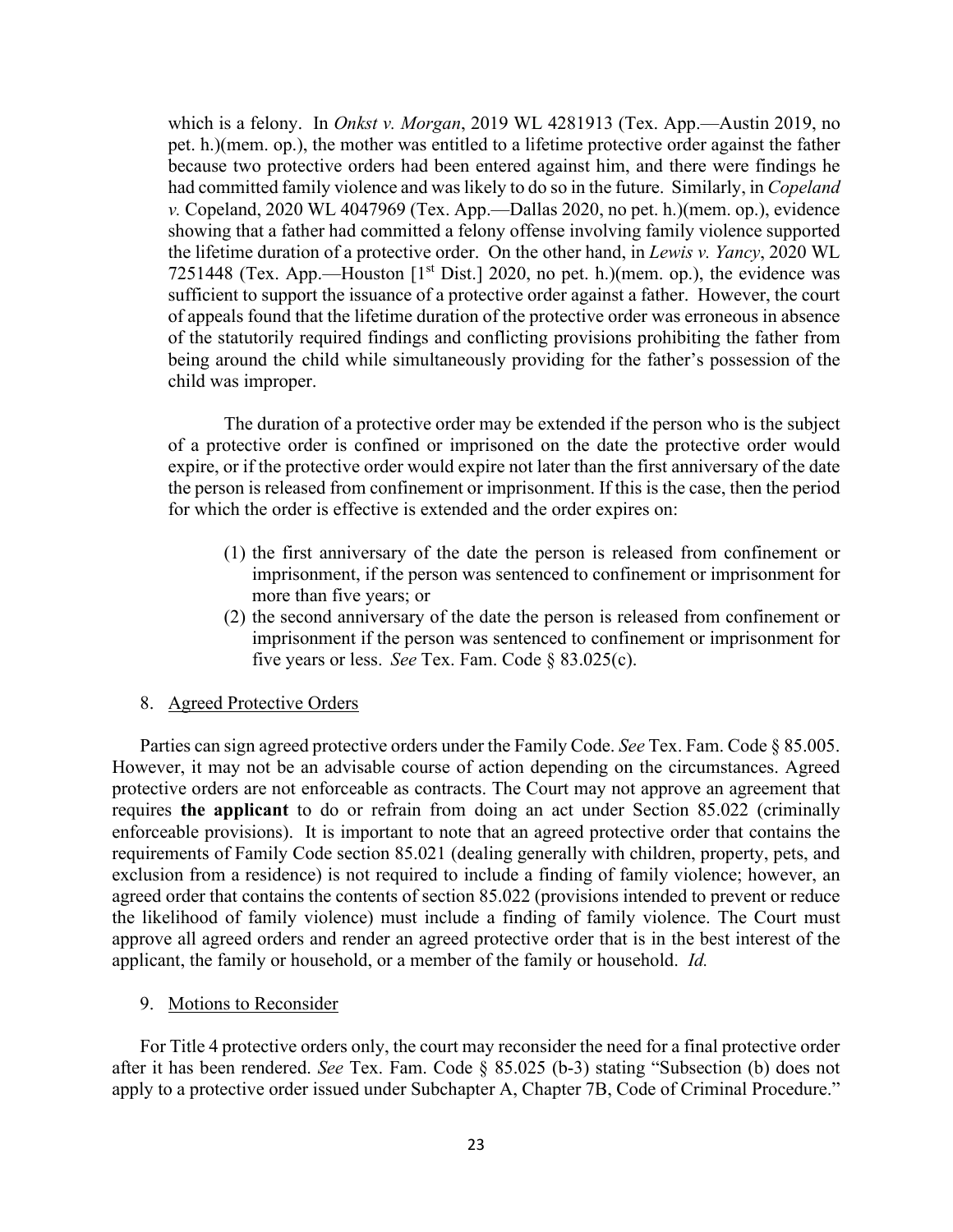However, there are limitations on how frequently this request can be made to the court. Under Family Code § 85.025(b), a person subject to a final protective order may file a motion not earlier than the first anniversary of the date on which the order was rendered requesting that the court review the protective order and determine whether there is a continuing need for the order. *See*  Tex. Fam. Code § 85.025(b). After this motion is filed, a person subject to a protective order may only file a subsequent motion after the first anniversary on the date on which the court rendered an order on the previous motion. *See* Tex. Fam. Code § 85.025(b-1).

The Family Code allows either the original applicant or the person subject to the protective order to move the issuing court to reconsider the continuing need for the protective order after one year. By contrast, when a protective order is issued under the Code of Criminal Procedure in response to a sexual assault, the trial court may only rescind the order upon the victim's request, which may be made at any time. *R.M. v. Swearingen,* 510 S.W.3d 630, 634 (Tex. App. -- El Paso 2016, no pet.); *see also* Tex. Code Crim. Proc. Ann. Art. 7B.07(b).

# **IV. Chapter 7B Protective Orders under Texas Code of Criminal Procedure - Human Trafficking, Sexual Assault and Stalking Protective Orders**

The Texas Code of Criminal Procedure provides for the issuance of protective orders for victims of human trafficking, sexual assault, and stalking.

#### **A. Procedure**

Chapter 7B Protective Orders parallel the procedure for Title 4 Family Violence Protective Orders under the Texas Family Code. Therefore, the form of the application, the content of the orders and the process for the hearing on the final order operate in the same manner as the Title 4 Protective Orders addressed above.

However, in a Chapter 7B Protective Order, the applicant does not need to provide an affidavit to obtain a temporary ex parte protective order. The Court may enter a temporary ex parte order for the protection of the applicant and the applicant's family or household without notice and without hearing if the court finds from the application alone that there is "clear and present danger of sexual assault or abuse, stalking trafficking, or other harm to the applicant. *See* Tex. Code Crim. Proc., Article 7B.002.

#### **B. Venue**

The Texas Code of Criminal Procedure states that the application for a protective order may be filed in a district court, juvenile court having the jurisdiction of a district court, statutory county court, or constitutional county court in one of the following locations: the county in which the applicant resides; the county in which the alleged offender resides; any county in which an element of the alleged offense occurred; or any court with jurisdiction over a protective order under Title 4 of the Family Code involving the same parties named in the application.

#### **C. Applicants**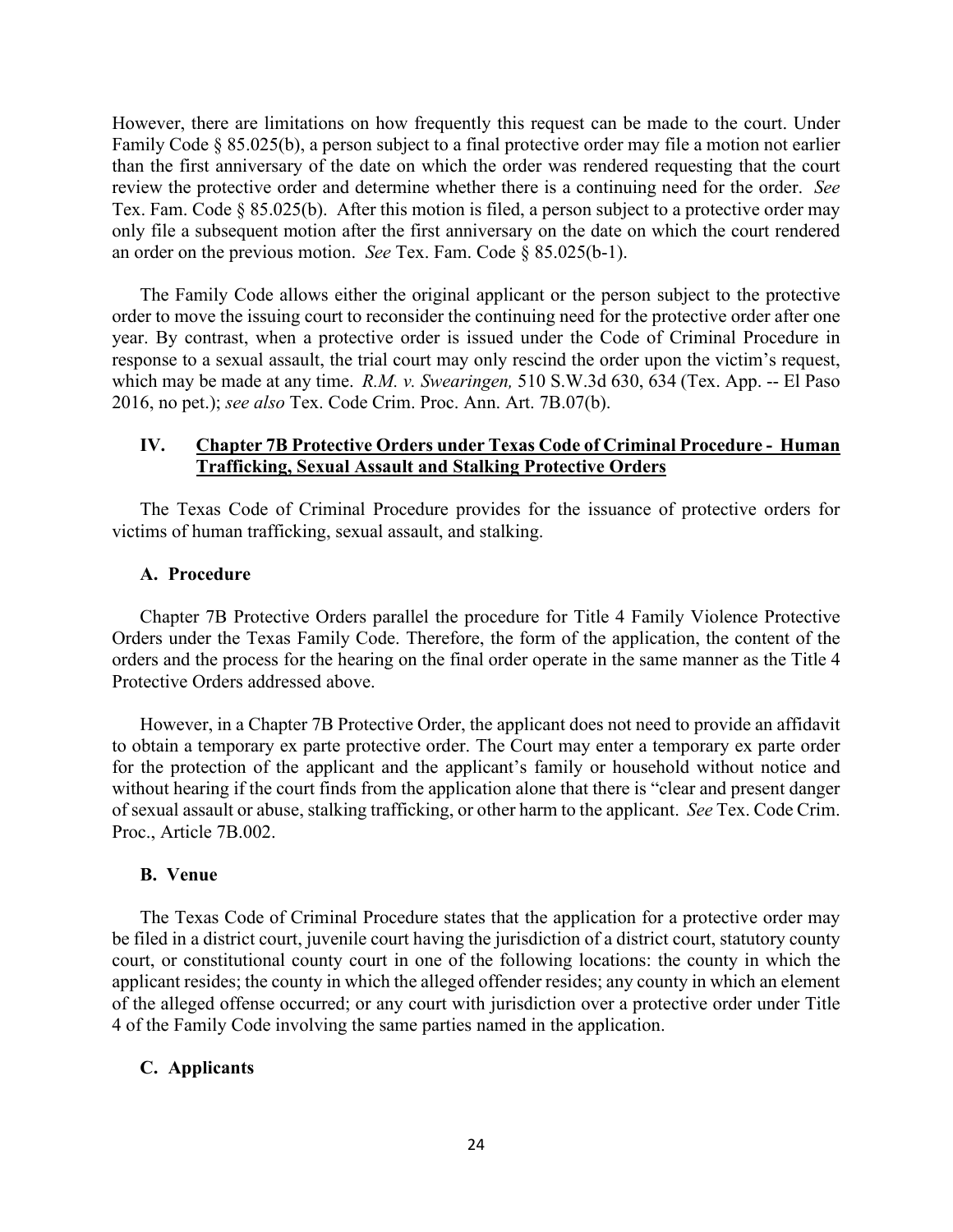Unlike Title 4 Family Code protective orders, applicants under Chapter 7B protective orders do not need to know or be in a relationship with one another. The Code of Criminal Procedure grants a trial court authority to issue a protective order "without regard to the relationship between the applicant and the alleged offender" if the applicant is a victim of one of the listed crimes in the statute. *See* Tex. Code Crim. Proc., Article 7B.001(a).

### **D. Duration**

A protective order under the Code of Criminal Procedure may last up to the lifetime of the offender and the victim or for any shorter period stated in the order. If no duration is stated, the order expires two years after it is issued. *See* Tex. Code Crim. Proc., Article 7B.007(a).

#### **E. Grounds for a Chapter 7B Protective Order**

Unlike Title 4 Family Code protective orders, applications for Chapter 7B protective orders do not need to satisfy the second prong of likelihood for family violence to occur in the future. For a protective order to be issued under the Code of Criminal Procedure, the Court must only find that there are "reasonable grounds to believe that the applicant is the victim of sexual assault or abuse, stalking or trafficking." Black's Law Dictionary defines "reasonable grounds" as "substantially probable cause." If there is sufficient evidence that one of the enumerated offenses has occurred, then the protective order shall be issued.

#### **F. Human Trafficking**

If the Court finds reasonable grounds to believe that the applicant is a victim of the trafficking provisions of the Penal Code, and is younger than 18 years of age, or without regard to his/her age is reasonably placed in fear of further harm from the alleged offender, the Court shall issue a Chapter 7B protective order.

#### **G. Sexual Assault**

If the Court finds reasonable grounds to believe that the applicant for a protective order is the victim of a sexual assault, then the Court shall issue a Chapter 7B protective order. The offenses include continuous sexual abuse of a child (2 or more acts of sexual abuse in a period that is 30 or more days in duration), indecency with a child, sexual assault of a victim of any age, or aggravated sexual assault at any age. *See* Tex. Penal Code §§ 21,02, 21.11, 22.011, and 22.021.

#### **H. Stalking**

If the Court finds reasonable grounds to believe that the applicant is a victim of the stalking provisions of the Penal Code, then the court shall issue a protective order under Chapter 7B of the Code of Criminal Procedure. The broad definition of stalking is found in section 42.072 of the Texas Penal Code: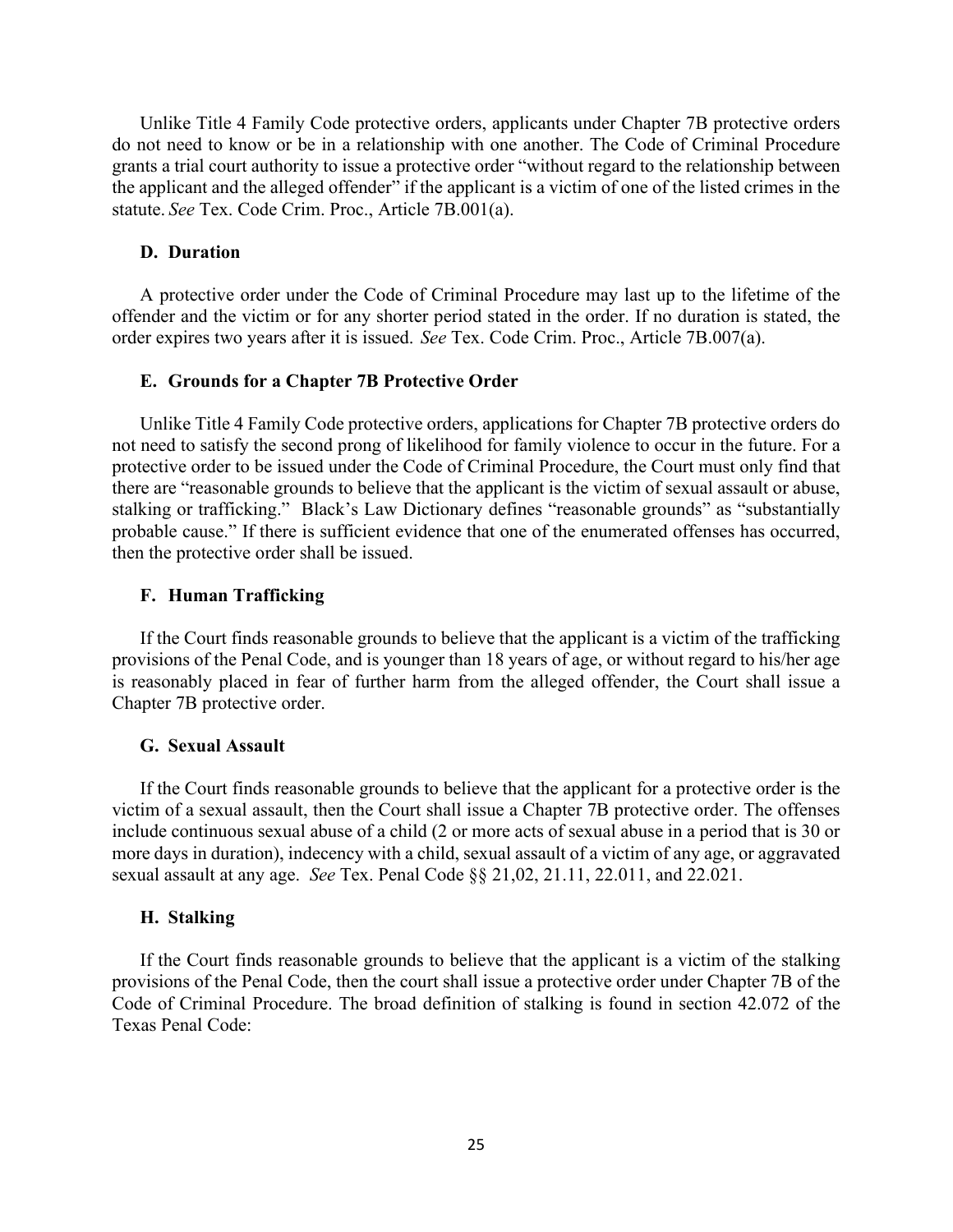- 1) A person commits an offense if the person, on more than one occasion and pursuant to the same scheme or course of conduct that is directed specifically at another person, knowingly engages in conduct that:
	- i. constitutes an offense under [Section 42.07,](https://1.next.westlaw.com/Link/Document/FullText?findType=L&pubNum=1000182&cite=TXPES42.07&originatingDoc=ND7049700DD8411E28843F593B78874C5&refType=LQ&originationContext=document&transitionType=DocumentItem&contextData=(sc.Category)) or that the actor knows or reasonably should know the other person will regard as threatening:
		- 1. bodily injury or death for the other person;
		- 2. bodily injury or death for a member of the other person's family or household or for an individual with whom the other person has a dating relationship; or
		- 3. that an offense will be committed against the other person's property;
	- ii. causes the other person, a member of the other person's family or household, or an individual with whom the other person has a dating relationship to be placed in fear of bodily injury or death or in fear that an offense will be committed against the other person's property, or to feel harassed, annoyed, alarmed, abused, tormented, embarrassed, or offended; and
	- iii. would cause a reasonable person to:
		- 1. fear bodily injury or death for himself or herself;
		- 2. fear bodily injury or death for a member of the person's family or household or for an individual with whom the person has a dating relationship;
		- 3. fear that an offense will be committed against the person's property; or
		- 4. feel harassed, annoyed, alarmed, abused, tormented, embarrassed, or offended. *See Lopez v. Crisanto,* 2019 WL 4058589 (Tex. App.—El Paso 2019, no pet. h.)(evidence supported protective against husband's girlfriend for stalking wife by sending wife multiple obscene photos of girlfriend and husband engaged in sex).
- 2) An offense under this section is a felony of the third degree, except that the offense is a felony of the second degree if the actor has previously been convicted of an offense under this section or of an offense under any of the following laws that contains elements that are substantially similar to the elements of an offense under this section:
	- i. the laws of another state;
	- ii. the laws of a federally recognized Indian tribe;
	- iii. the laws of a territory of the United States; or
	- iv. federal law.
- 3) For purposes of this section, a trier of fact may find that different types of conduct described by Subsection (a), if engaged in on more than one occasion, constitute conduct that is engaged in pursuant to the same scheme or course of conduct.
- 4) In this section:
	- i. "Dating relationship," "family," "household," and "member of a household" have the meanings assigned by Chapter 71, Family Code.
	- ii. "Property" includes a pet, companion animal, or assistance animal, as defined by [Section 121.002, Human Resources Code.](https://1.next.westlaw.com/Link/Document/FullText?findType=L&pubNum=1000177&cite=TXHRS121.002&originatingDoc=ND7049700DD8411E28843F593B78874C5&refType=LQ&originationContext=document&transitionType=DocumentItem&contextData=(sc.Category))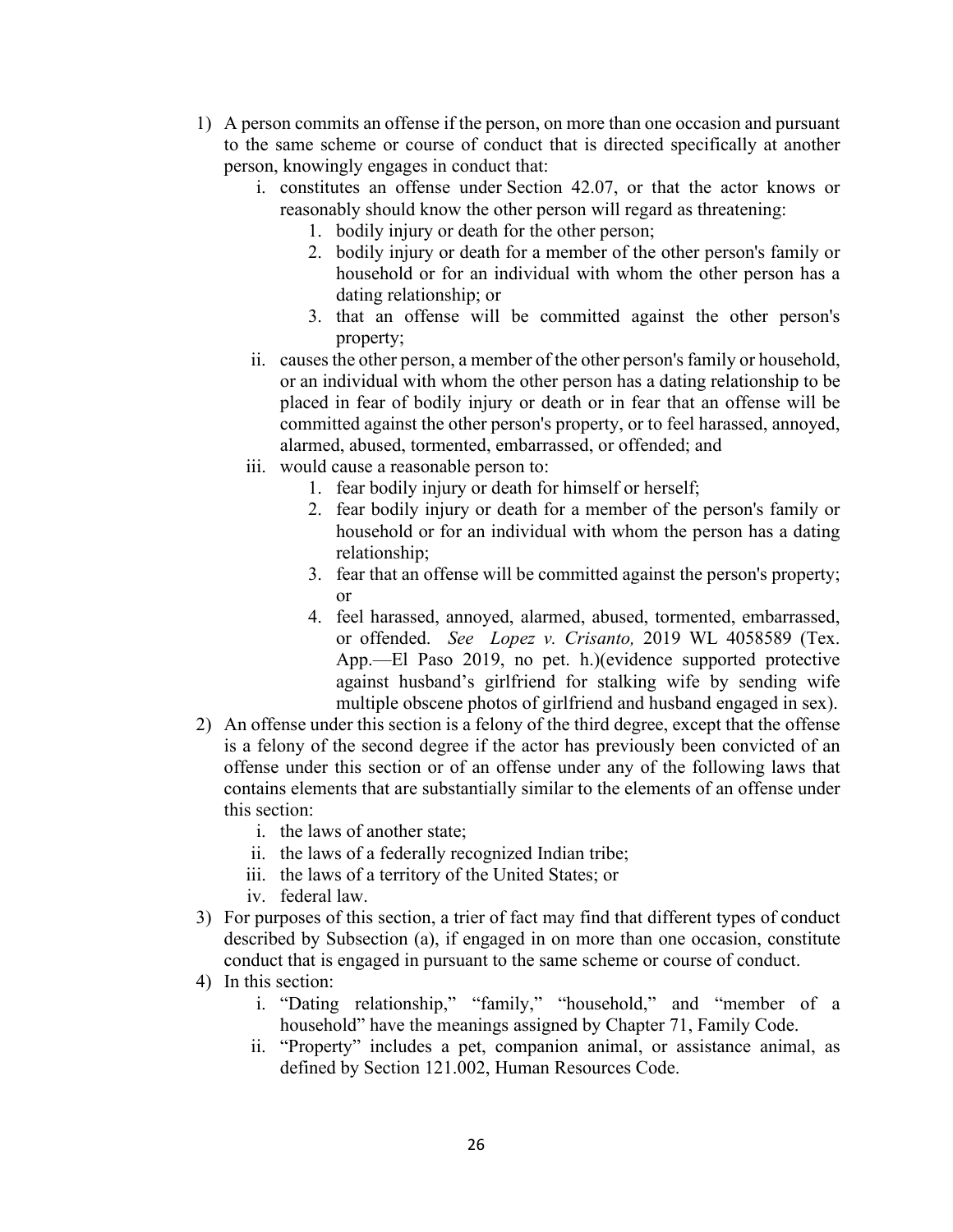A careful read of the stalking definition reveals that a person can violate the stalking statute through harassment, which is defined in Section 42.07 of the Texas Penal Code. This can be an important fallback if a respondent's behavior does not rise to the fear-inducing level of stalking defined above, then it may still be able to be found in the harassment provisions. A person harasses another if, "with intent to harass, annoy, alarm, abuse, torment, or embarrass another," he or she "sends repeated electronic communications in a manner reasonably likely to harass, annoy, alarm, abuse, torment, embarrass or offend another. Tex. Penal Code. § 42.07(a)(7). At least one court has held that the communications at issue under this statute do not have to be sent directly to the applicant, but just need to reach the applicant. *See Onkst v. Morgan,* No. 3-18-00367-CV (Tex. App. -- Austin 2019, no pet. h.)(mem. op.).

#### **V. Magistrate's Order for Emergency Protection**

When a person is arrested for family violence, as defined by Chapter 71 of the Texas Family Code, or is arrested for sexual assault, stalking or human trafficking, the victim is eligible for a Magistrate's Order for Emergency Protection through law enforcement. This is authorized by Texas Code of Criminal Procedure, Article 17.292. The procedures for presenting a Magistrate's Order for Emergency Protection are determined by a local magistrate and law enforcement.

A Magistrate's Order for Emergency Protection does not require a conviction. An arrest alone is sufficient grounds for issuing the order. In fact, it has been held that issuing the order without a hearing does not violate due process rights because of the temporary nature of the order. *Ex Parte Flores*, 130 S.W.3d 100 (Tex. App. -- El Paso 2003, no pet.). If approved, the Magistrate's Order for Emergency Protection is effective immediately and must be served on the Respondent either in person or electronically. Tex. Code Crim. Proc., Article 17.292(j).

#### **A. Request and Issuance**

A Magistrate's Order for Emergency Protection may be requested on the Magistrate's own motion, or on the request of a victim of the offense, the victim's guardian, a peace officer, or the attorney representing the state.

Once requested, the issuance of the Magistrate's Order for Emergency Protection by the Magistrate is *discretionary* after an arrest for family violence, sexual assault, stalking or human trafficking. However, issuance is *mandatory* if the arrest is for family violence coupled with an offense that involves serious bodily injury or a deadly weapon used or displayed during the assault.

#### **B. Contents**

The Texas Code of Criminal Procedure states that the Magistrate may prohibit the arrested person from the following:

- Committing family violence, assault or assault on the protected person;
- Committing human trafficking or stalking;
- Communicating directly with a member of the family or household or with the protected person under the order in a threatening or harassing manner;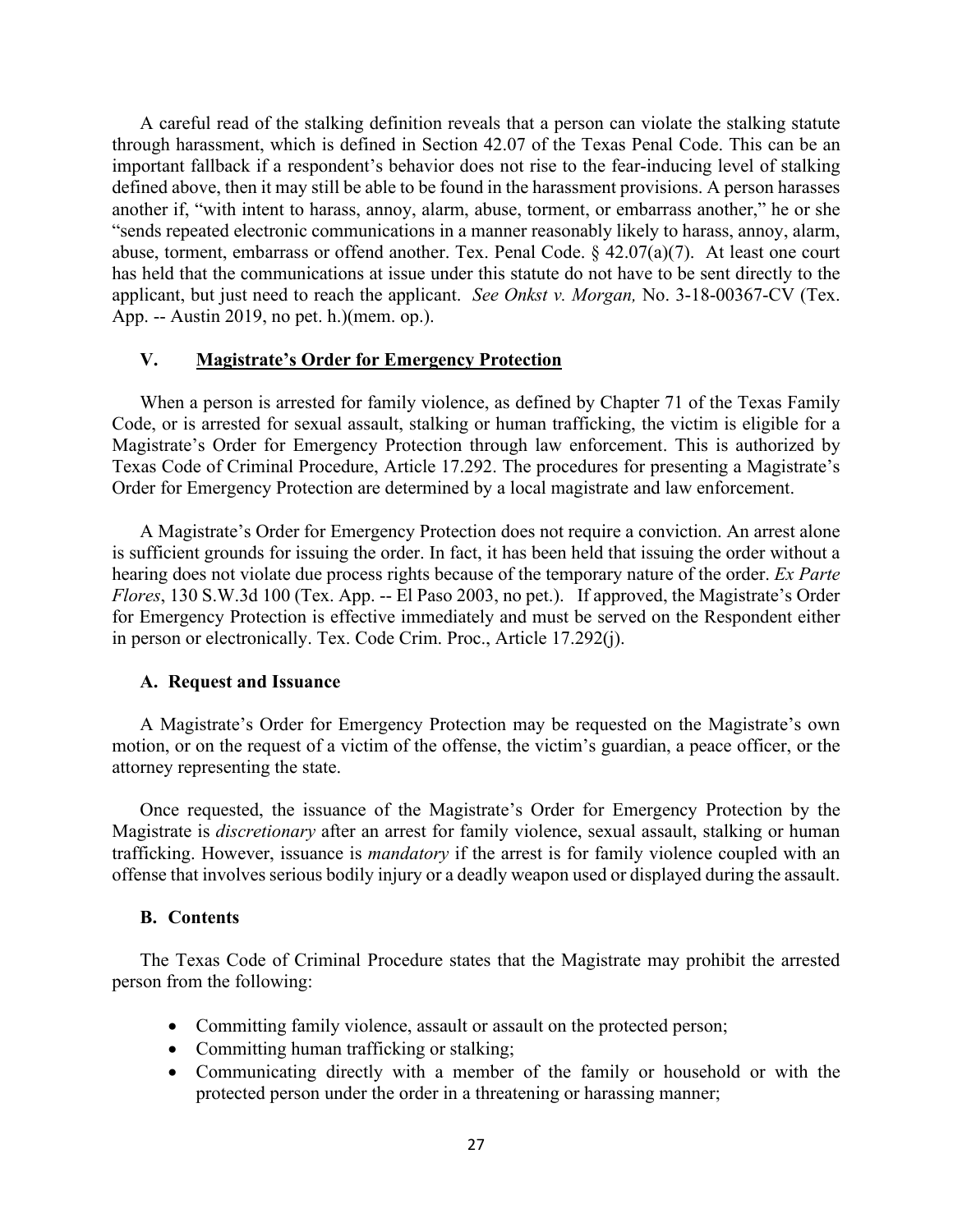- Communicating a threat through any person to a member of the family or household to the person protected;
- Going to or near a minimum distance from a protected person's home, school, or place of employment (this also applies to members of the protected person's family or household);
- Possessing a firearm and suspending any license to carry a handgun by the arrested person, unless he or she is a peace officer;
- Ordering participation in a GPS monitoring program.

It is important to note that Magistrate's Orders for Emergency Protection are not necessarily "no contact" orders between the protected person and arrested person. It is important to read the order carefully. Generally, Magistrate's Orders for Emergency Protection only prohibit certain types of unwanted communication, such as communicating in a threatening or harassing manner. Only on a finding of good cause may a Magistrate prohibit the arrested person from communicating in any manner with a protected person, unless through counsel or a person appointed by the Court. *See* Tex. Code Crim. Proc., Article 17.292. This is especially important to look for in the order if the arrested person and protected person are co-parents together.

#### **C. Duration**

The Magistrate's Order for Emergency Protection is effective immediately. If no deadly weapon was present, the Order will last a minimum of 31 days and a maximum of 61 days. If a deadly weapon was used or even displayed, the Order will last a minimum of 61 days and a maximum of 91 days. The statute does not provide for an extension of a Magistrate's Order for Emergency Protection. *See* Tex. Code Crim Proc., Article 17.292(j).

#### **D. Conflicting Orders**

There may be other family law orders in effect or protective order applications pending at the time a Magistrate's Order for Emergency Protection is issued. If this happens, it is important to advise your client which one is controlling.

If there is a Title 5 SAPCR order or Title 1 divorce decree in effect between the parties before the issuance of the Magistrate's Order for Emergency Protection, then the Magistrate's Order for Emergency Protection supersedes and controls over the terms of the family law order.

If an applicant files a child custody or divorce suit after the issuance of a Magistrate's Order for Emergency Protection, the applicant must inform the family law court about the existence of any protective order issued under Title 4 of the Texas Family Code; under subchapter A, Chapter 7B, Code of Criminal Procedure; or under Article 17.929, Code of Criminal Procedure. This also applies as to the status of any pending application for a protective order under these statutes. *See*  Tex. Fam. Code § 6.405(a); §160.6035.

If an applicant later obtains a Title 4 Ex Parte Protective Order after the Magistrate's Order for Emergency Protection, then the Code of Criminal Procedure states that the Magistrate's Order for Emergency Protection prevails unless the Court signing the Ex Parte Protective Order makes a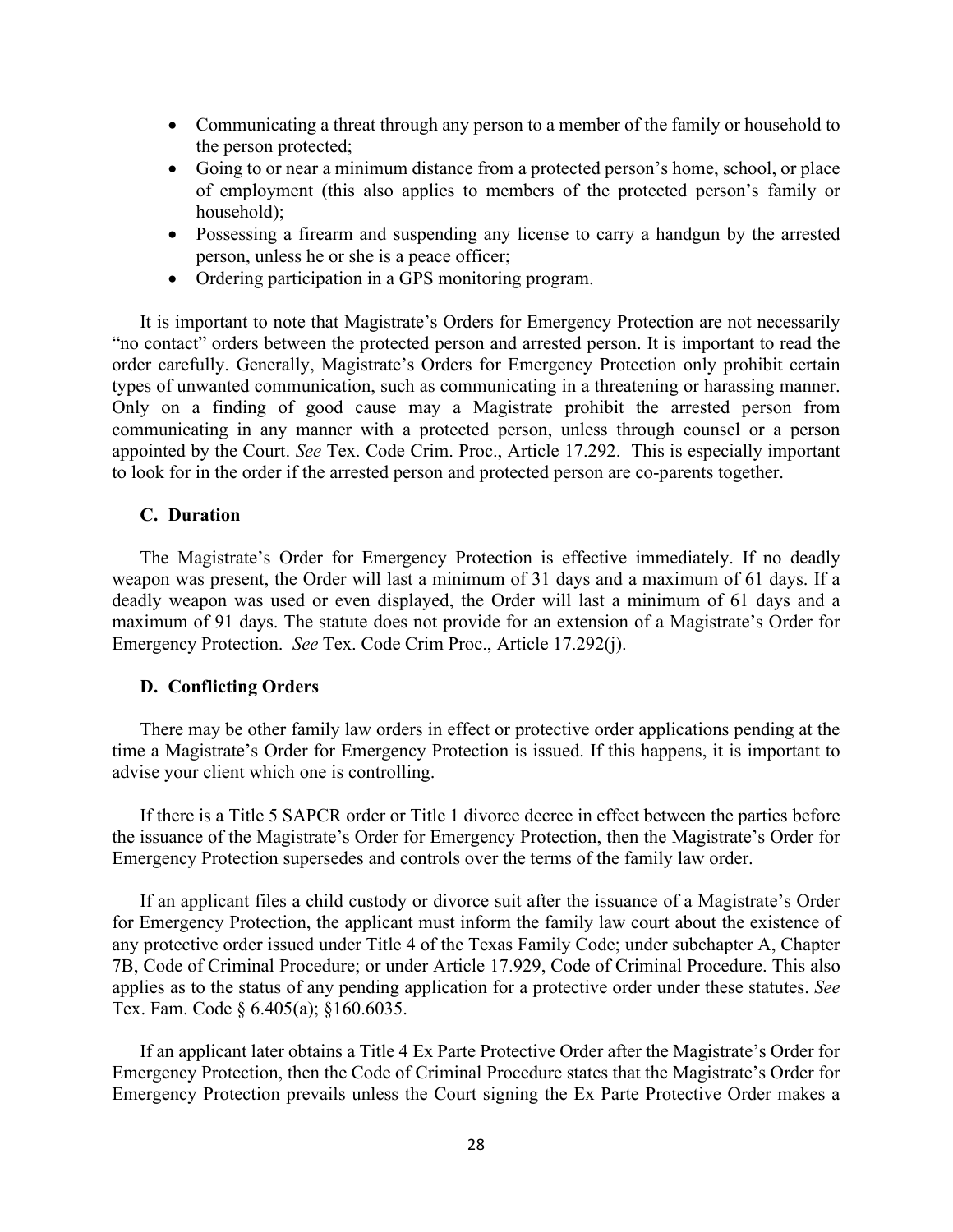specific finding that the Temporary Ex Parte Order supersedes the Magistrate's Order for Emergency Protection. *See* Tex. Code Crim. Proc., Article 17.292(j).

#### **E. Modifications**

After notice and hearing, the Magistrate may modify all or part of a Magistrate's Order for Emergency Protection. The Magistrate's Court must make the following findings to modify a prior order under: (1) the original order is unworkable; (2) the modification will not place the victim at greater risk than the original order; and (3) the modification will not in any way endanger a protected person.

For example, it may be grounds to modify a Magistrate's Order for Emergency Protection if the protected person and arrested person live, work, or go to the same school in the same location, or need to exchange custody of children pursuant to a prior order.

#### **F. Violations**

A respondent subject to a Magistrate's Order for Emergency Protection must abide by the order. It is a Class A misdemeanor should a respondent violate a Magistrate's Order for Emergency Protection. However, this may be enhanced to a 3<sup>rd</sup> Degree Felony if it is shown that the respondent has been previously convicted two or more times of violating Texas Penal Code § 25.07 (violation of certain court orders or conditions of bond in a family violence, child abuse or neglect, sexual assault or abuse, indecent assault, stalking, or trafficking case).

# **VI. Violations and Legal Consequences of an Affirmative Finding of Family Violence**

A person commits a crime if the person knowingly or intentionally violates a protective order. Texas Penal Code 25.07(a). Reconciliatory actions or agreements made by persons affected by a protective order do not affect the validity of the order or the duty of a peace officer to enforce it. Texas Penal Code 25.07(d).

Violating a protective order is a Class A misdemeanor (maximum of one year in jail and/or a \$4,000 fine), unless the defendant has previously been convicted 2 or more times or has violated the protective order by committing an assault or the offense of stalking, in which event the offense is a third-degree felony (2-10 years in prison and/or a \$10,000 fine). Texas Penal Code  $25.07(g)$ . A person who violates a protective order may be punished for contempt of court by a fine of as much as \$500 or by confinement in jail for as long as 6 months or both.

Most protective orders discussed in this paper include an affirmative finding of family violence. This finding carries enormous consequences for the respondent that should carefully be explained to the respondent and argued before the court. Some of the consequences of a finding include:

- a. Grounds for objecting to mediation (Tex. Fam. Code  $\S\S 6.602(d)$ ; 153.0071(f));
- b. Removes 60-day divorce waiting period (Tex. Fam. Code  $\S$  6.702(c));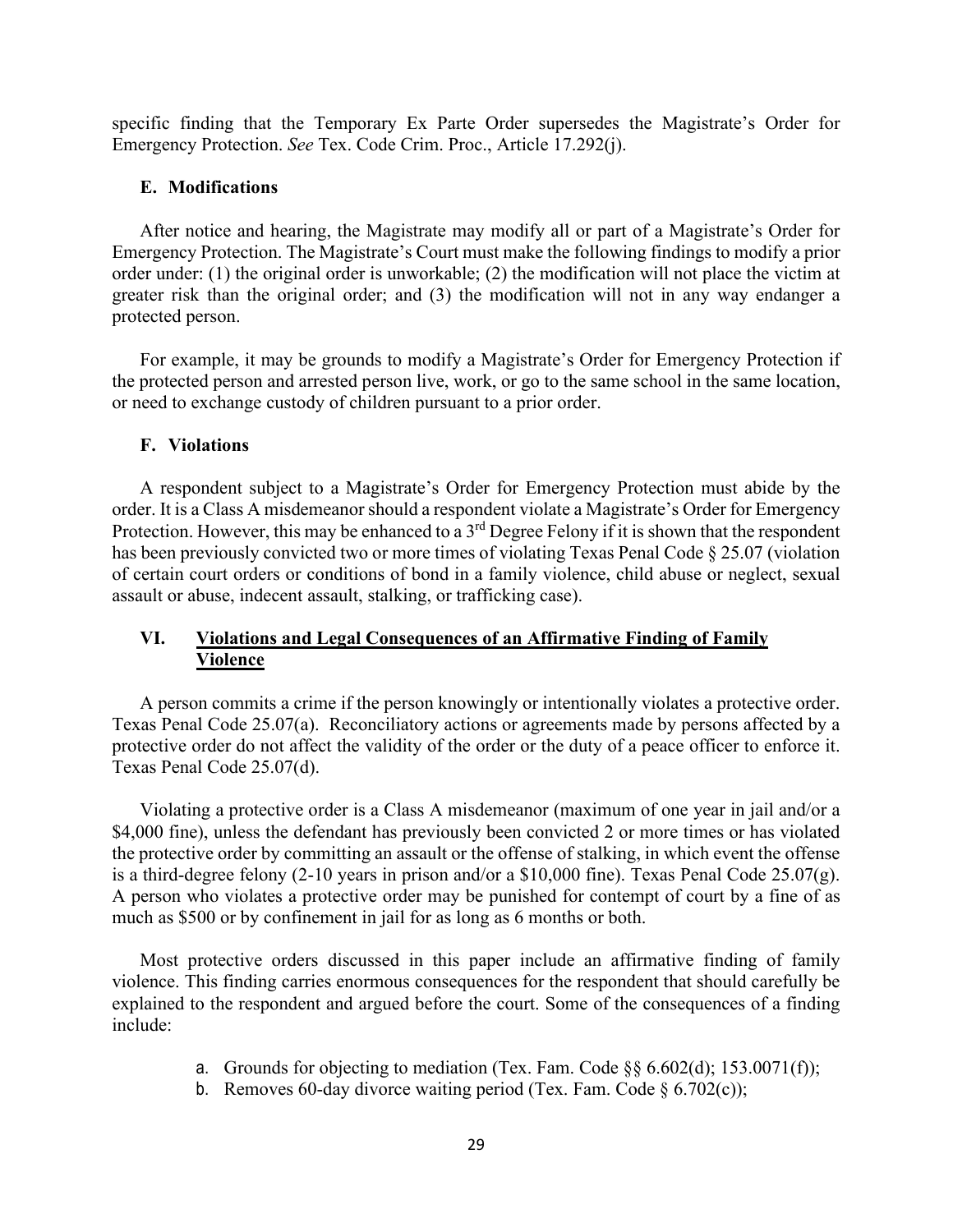- c. For protective orders, family violence creates the grounds/basis for:
	- i. For presumption that family violence has occurred and is likely to occur in the future (Tex. Fam. Code  $\S$  81.0015);
	- ii. For rendering a protective order that is in effect for longer than two years if person committed felony family violence against the applicant or a member of the applicant's family or household (Regardless of charge or conviction) (Tex. Fam. Code § 85.025(a-1)(1));
	- iii. For rendering a protective that is longer than two years if the person was subject to two or more earlier protective orders rendered to protect the same person, and both were found that respondent had committed family violence and it was likely to occur in the future;
	- iv. For issuing a magistrate's emergency protective order (Tex. Fam. Code §  $85.025(a-1)(3)$ ;
	- v. For issuing a kick-out order to remove someone from a residence [\(Tex.](https://1.next.westlaw.com/Link/Document/FullText?findType=L&pubNum=1000172&cite=TXCMART17.292&originatingDoc=I5ba6b32090d711e88d11915ac6a669aa&refType=LQ&originationContext=document&transitionType=DocumentItem&contextData=(sc.Default))  [Code Crim. Proc. art. 17.292\(a\)](https://1.next.westlaw.com/Link/Document/FullText?findType=L&pubNum=1000172&cite=TXCMART17.292&originatingDoc=I5ba6b32090d711e88d11915ac6a669aa&refType=LQ&originationContext=document&transitionType=DocumentItem&contextData=(sc.Default)) (emergency order); [Tex. Fam. Code §](https://1.next.westlaw.com/Link/Document/FullText?findType=L&pubNum=1000175&cite=TXFAS81.001&originatingDoc=I5ba6b32090d711e88d11915ac6a669aa&refType=LQ&originationContext=document&transitionType=DocumentItem&contextData=(sc.Default))  [81.001](https://1.next.westlaw.com/Link/Document/FullText?findType=L&pubNum=1000175&cite=TXFAS81.001&originatingDoc=I5ba6b32090d711e88d11915ac6a669aa&refType=LQ&originationContext=document&transitionType=DocumentItem&contextData=(sc.Default)) (final protective order), § 83.006(b) (kick-out order), [§ 85.025\(a-](https://1.next.westlaw.com/Link/Document/FullText?findType=L&pubNum=1000175&cite=TXFAS85.025&originatingDoc=I5ba6b32090d711e88d11915ac6a669aa&refType=LQ&originationContext=document&transitionType=DocumentItem&contextData=(sc.Default))[1\)](https://1.next.westlaw.com/Link/Document/FullText?findType=L&pubNum=1000175&cite=TXFAS85.025&originatingDoc=I5ba6b32090d711e88d11915ac6a669aa&refType=LQ&originationContext=document&transitionType=DocumentItem&contextData=(sc.Default)) (duration of order);
	- vi. Requirement that offender will pay court fees and costs, and court has discretion to assess attorney's fees (Tex. Fam. Code § 81.003, 81.005).
	- vii. Requires suspension of license to carry a handgun (Tex. Fam. Code §  $85.022(d)$ ;
- d. Provides evidence of mistreatment/abuse to support temporary emergency jurisdiction over a child custody allegation (*See* [Tex. Fam. Code § 152.204\)](https://1.next.westlaw.com/Link/Document/FullText?findType=L&pubNum=1000175&cite=TXFAS152.204&originatingDoc=I5ba6b32090d711e88d11915ac6a669aa&refType=LQ&originationContext=document&transitionType=DocumentItem&contextData=(sc.Default)).
- e. Grounds for divorce based on cruelty (*See* [Tex. Fam. Code § 6.002\)](https://1.next.westlaw.com/Link/Document/FullText?findType=L&pubNum=1000175&cite=TXFAS6.002&originatingDoc=I5ba6b32090d711e88d11915ac6a669aa&refType=LQ&originationContext=document&transitionType=DocumentItem&contextData=(sc.Default));
- f. Grounds to decline to enter judgment based on mediated settlement agreement [\(Tex. Fam. Code § 153.0071\(e-1\)\)](https://1.next.westlaw.com/Link/Document/FullText?findType=L&pubNum=1000175&cite=TXFAS153.0071&originatingDoc=I5ba6b32090d711e88d11915ac6a669aa&refType=LQ&originationContext=document&transitionType=DocumentItem&contextData=(sc.Default));
- g. Grounds for granting spous al maintenance [\(Tex. Fam. Code § 8.051\(1\)\)](https://1.next.westlaw.com/Link/Document/FullText?findType=L&pubNum=1000175&cite=TXFAS8.051&originatingDoc=I5ba6b32090d711e88d11915ac6a669aa&refType=LQ&originationContext=document&transitionType=DocumentItem&contextData=(sc.Default));
- h. Grounds for determining whether to deny, restrict or limit the possession of a child by a parent who is appointed as a possessory conservator [\(Tex. Fam. Code §](https://1.next.westlaw.com/Link/Document/FullText?findType=L&pubNum=1000175&cite=TXFAS153.004&originatingDoc=I5ba6b32090d711e88d11915ac6a669aa&refType=LQ&originationContext=document&transitionType=DocumentItem&contextData=(sc.Default))  [153.004\(c\);](https://1.next.westlaw.com/Link/Document/FullText?findType=L&pubNum=1000175&cite=TXFAS153.004&originatingDoc=I5ba6b32090d711e88d11915ac6a669aa&refType=LQ&originationContext=document&transitionType=DocumentItem&contextData=(sc.Default)) *see also* [Tex. Fam. Code § 153.004\(e\), \(f\)\)](https://1.next.westlaw.com/Link/Document/FullText?findType=L&pubNum=1000175&cite=TXFAS153.004&originatingDoc=I5ba6b32090d711e88d11915ac6a669aa&refType=LQ&originationContext=document&transitionType=DocumentItem&contextData=(sc.Default));
- i. Grounds for not allowing a parent to have access to a child when a history or pattern of family violence is shown by a preponderance of the evidence [\(Tex. Fam. Code](https://1.next.westlaw.com/Link/Document/FullText?findType=L&pubNum=1000175&cite=TXFAS153.004&originatingDoc=I5ba6b32090d711e88d11915ac6a669aa&refType=LQ&originationContext=document&transitionType=DocumentItem&contextData=(sc.Default))  [§ 153.004\(d\);](https://1.next.westlaw.com/Link/Document/FullText?findType=L&pubNum=1000175&cite=TXFAS153.004&originatingDoc=I5ba6b32090d711e88d11915ac6a669aa&refType=LQ&originationContext=document&transitionType=DocumentItem&contextData=(sc.Default)) *see* [Tex. Fam. Code § 153.004\(e\), \(f\)\)](https://1.next.westlaw.com/Link/Document/FullText?findType=L&pubNum=1000175&cite=TXFAS153.004&originatingDoc=I5ba6b32090d711e88d11915ac6a669aa&refType=LQ&originationContext=document&transitionType=DocumentItem&contextData=(sc.Default));
- j. Basis for rebuttable presumption that it is not in the child's best interest to have unsupervised visitation (Tex. Fam. Code  $\S$  153.004(e), (f));
- k. Removes the presumption that the appointment of the child's parents as joint managing conservators is in the child's best interest [\(Tex. Fam. Code § 153.131\(b\)\)](https://1.next.westlaw.com/Link/Document/FullText?findType=L&pubNum=1000175&cite=TXFAS153.131&originatingDoc=I5ba6b32090d711e88d11915ac6a669aa&refType=LQ&originationContext=document&transitionType=DocumentItem&contextData=(sc.Default));
- l. Constitutes a material and substantial change for a SAPCR modification. [\(Tex.](https://1.next.westlaw.com/Link/Document/FullText?findType=L&pubNum=1000175&cite=TXFAS156.1045&originatingDoc=I5ba6b32090d711e88d11915ac6a669aa&refType=LQ&originationContext=document&transitionType=DocumentItem&contextData=(sc.Default))  [Fam. Code § 156.1045\(a\);](https://1.next.westlaw.com/Link/Document/FullText?findType=L&pubNum=1000175&cite=TXFAS156.1045&originatingDoc=I5ba6b32090d711e88d11915ac6a669aa&refType=LQ&originationContext=document&transitionType=DocumentItem&contextData=(sc.Default)) *see* [Tex. Fam. Code § 156.102\(b\)\(1\)\)](https://1.next.westlaw.com/Link/Document/FullText?findType=L&pubNum=1000175&cite=TXFAS156.102&originatingDoc=I5ba6b32090d711e88d11915ac6a669aa&refType=LQ&originationContext=document&transitionType=DocumentItem&contextData=(sc.Default)).
- m. Prohibits the offender from being appointed as a guardian of a ward or proposed ward who is subject to the protective order [\(Tex. Est. Code § 1104.358\)](https://1.next.westlaw.com/Link/Document/FullText?findType=L&pubNum=1089661&cite=TXESTS1104.358&originatingDoc=I5ba6b32090d711e88d11915ac6a669aa&refType=LQ&originationContext=document&transitionType=DocumentItem&contextData=(sc.Default));
- n. Grounds for harsher criminal penalties for future family violence offenses and witness tampering (Tex. Pen. Code  $\S$  36.05(e-2)); and
- o. Can justify prosecution and conviction under the Brady Bill (required criminal history checks and waiting periods to purchase a firearm); (*see* [18 U.S.C. §](https://1.next.westlaw.com/Link/Document/FullText?findType=L&pubNum=1000546&cite=18USCAS922&originatingDoc=I5ba6b32090d711e88d11915ac6a669aa&refType=LQ&originationContext=document&transitionType=DocumentItem&contextData=(sc.Default))   $922(g)(8)$ ).